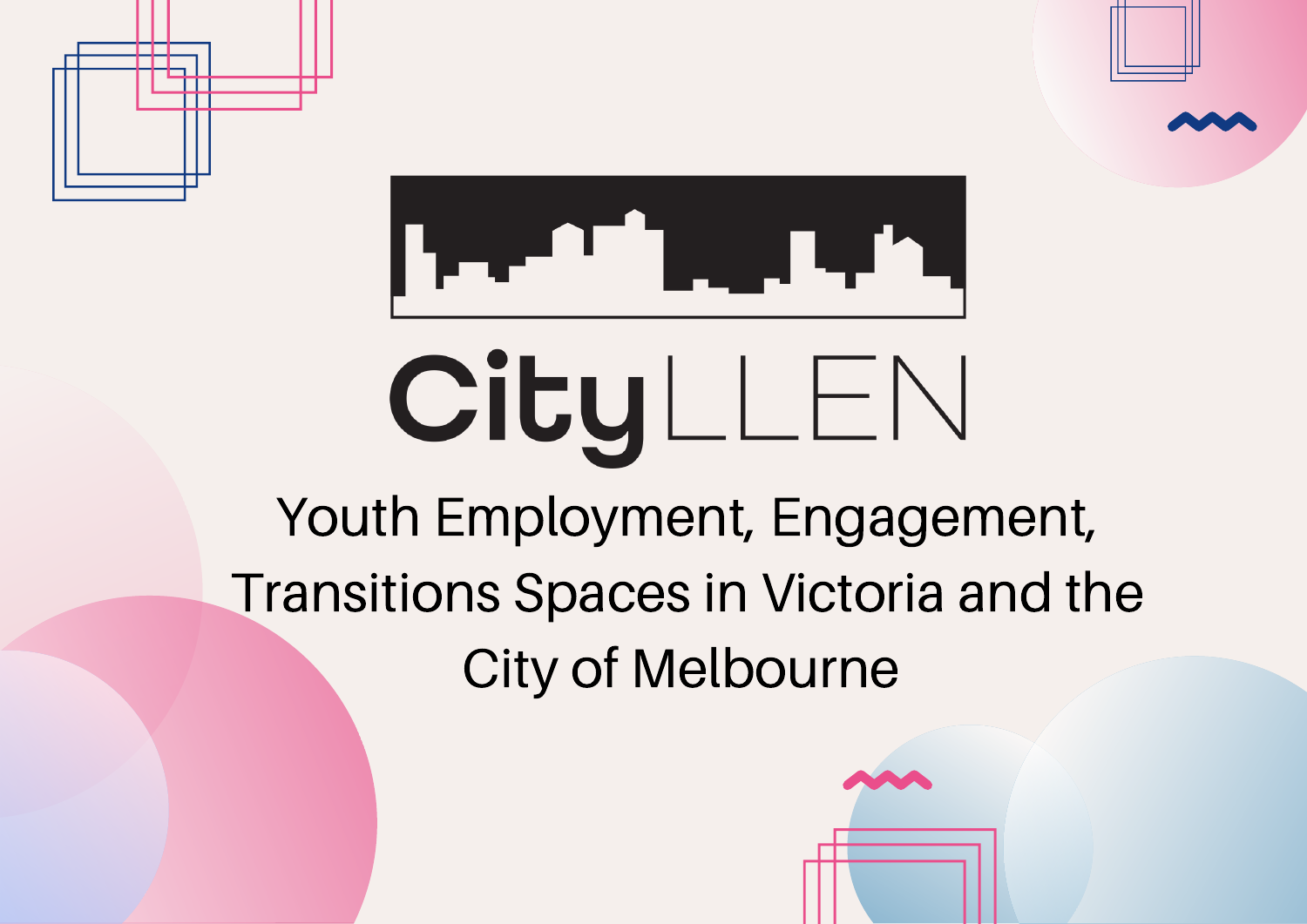|                                                | <b>Transition &amp; At Risk Learner Programs</b>                                                                                                                                                                                                                                                                                                                                                                                                                                                                                                                                                                                                                                                                                                                                                                                                                 | <b>Eligibility</b>                                                                                                                        | <b>Contact details</b>                                                                                                                                                                                                                      |
|------------------------------------------------|------------------------------------------------------------------------------------------------------------------------------------------------------------------------------------------------------------------------------------------------------------------------------------------------------------------------------------------------------------------------------------------------------------------------------------------------------------------------------------------------------------------------------------------------------------------------------------------------------------------------------------------------------------------------------------------------------------------------------------------------------------------------------------------------------------------------------------------------------------------|-------------------------------------------------------------------------------------------------------------------------------------------|---------------------------------------------------------------------------------------------------------------------------------------------------------------------------------------------------------------------------------------------|
| <b>LLEN</b><br><b>Disengaged</b><br>Learners   | Each LLEN creates strategic, sustainable partnerships that improve education and<br>transition outcomes for young people, including increasing Year 12 or equivalent<br>attainment rates. LLENs use their knowledge of the region to influence strategic planning<br>and broker partnerships among key stakeholders to support young people to remain<br>engaged, or re-engage, in education or training. LLEN's work with schools to develop and<br>implement programs within schools to support retention, attainment and pathways that<br>lead to successful transitions. LLEN's also work with community organisations to develop<br>& deliver place-based initiatives to support at risk young people re-engage in education,<br>training and employment.<br>http://www.education.vic.gov.au/about/programs/pathways/Pages/llens.aspx?<br><b>Redirect=1</b> | Predominantly for high<br>school aged students<br>attending Victorian public<br>schools who are<br>disengaged in education<br>or at risk. | City of Melbourne provider:<br>Capital City LLEN (City LLEN)<br>info@cityllen.org.au www.cityllen.org.au<br><b>Online School Leavers Guide:</b><br>www.zoomin.org.au<br>For list of state-wide providers:<br>Refer to link in the body text |
| Springboard                                    | Service Providers (Melbourne City Mission) are able to support young people residing in<br>the City of Melbourne as well as the City of Yarra, Darebin, Banyule, Nillumbick,<br>Whittlesea, Hume and Moreland.<br>Young people must be referred using the referral form available here<br>https://www.melbournecitymission.org.au/services/program-detail/springboard                                                                                                                                                                                                                                                                                                                                                                                                                                                                                            | For young people aged<br>16-21 years of age<br>transitioning from, or who<br>have left residential care.                                  | <b>Melbourne City Mission, Flinders St,</b><br>Melbourne (temporaliy moved whist<br>renovating) ph. 03 8486 2159.<br>Also located at Fitzroy.                                                                                               |
| <b>On Track</b><br><b>Connect</b>              | Delivered by the City LLEN and the LLEN Network state-wide, participating students who<br>have not pathways post leaving school into tertiary education, training or employment<br>are provided with referrals and advice to support them to ensure they are provided with<br>the help needed to insure a successful transition.<br>Students & their parents elect to participate in the On-Track program when they are re-<br>enrolling in Year 11 or 12 when they tick a box on their re-enrolment forms                                                                                                                                                                                                                                                                                                                                                       | For young people who<br>have finished their high<br>school education and are<br>now disengaged in their<br>learning.                      | info@ccllen.org.au www.cityllen.org.au<br>Other LLEN's: www.llen.org.au                                                                                                                                                                     |
| <b>School Focused</b><br><b>Youth Services</b> | Through School Focused Youth Services (SFYS), schools and community organisations<br>work together to provide support to vulnerable and at-risk young people aged 10-18<br>years who are attending school to remain (or become) positively engaged in their<br>education. SFYS will work closely with LLEN's and other intervention providers to<br>coordinate projects and identify suitable solutions.<br>http://www.education.vic.gov.au/school/teachers/health/Pages/sfys.aspx                                                                                                                                                                                                                                                                                                                                                                               | For those aged 10-18 who<br>areactively attending<br>school but are considered<br>at risk or vulnerable.                                  | <b>Melbourne City Mission, Darren Grainger</b><br>DGranger@mcm.org.au or<br>phone: 0438-848-029.                                                                                                                                            |
| Raising<br><b>Expectations</b>                 | A partnership between La Trobe University and the Centre for Excellence in Child and<br>Family Welfare this program provides resources, supports and services for students living<br>in out of home care to attend university.                                                                                                                                                                                                                                                                                                                                                                                                                                                                                                                                                                                                                                   | Mature aged students who<br>are seeking higher<br>education support who<br>have been in out of home<br>care.                              | Centre for Excellence in Child and<br><b>Family Welfare,</b><br>Level 5, 50 Market Street<br>, Melbourne.<br>Ph. (03) 9614 1577                                                                                                             |
| للفيقان التقميل                                | CityLLEN Capital City LLEN October 2018 Services Update                                                                                                                                                                                                                                                                                                                                                                                                                                                                                                                                                                                                                                                                                                                                                                                                          |                                                                                                                                           |                                                                                                                                                                                                                                             |

1 I J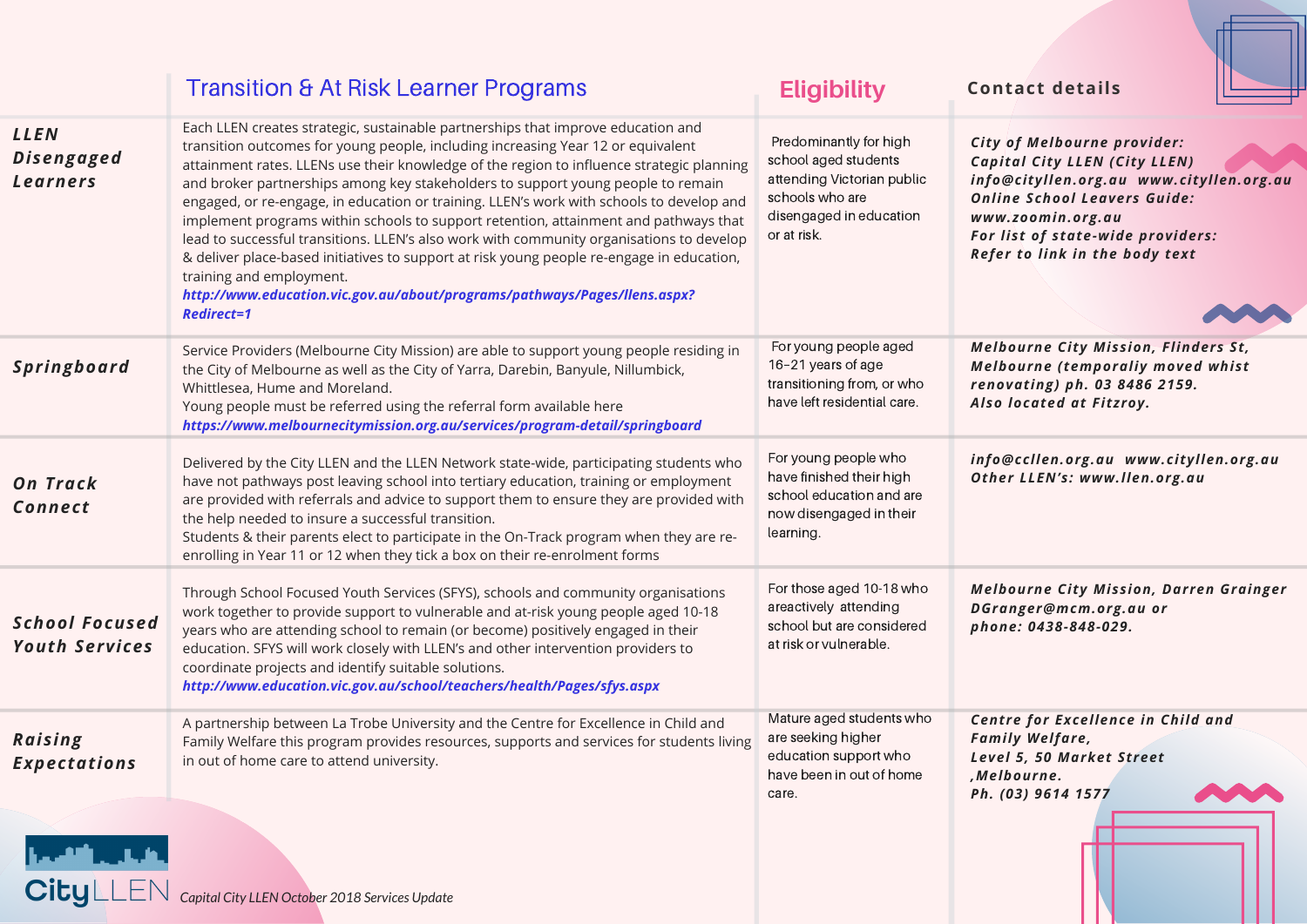|                                                                                                                   | <b>Transition &amp; At Risk Learner Programs</b>                                                                                                                                                                                                                                                                                                                                                                                                                                                                                                                                                                                                                                                                                                                                                                              | <b>Eligibility</b>                                                                                                       | <b>Contact Details</b>                                                                                                                                                                                                                                                                                                                        |
|-------------------------------------------------------------------------------------------------------------------|-------------------------------------------------------------------------------------------------------------------------------------------------------------------------------------------------------------------------------------------------------------------------------------------------------------------------------------------------------------------------------------------------------------------------------------------------------------------------------------------------------------------------------------------------------------------------------------------------------------------------------------------------------------------------------------------------------------------------------------------------------------------------------------------------------------------------------|--------------------------------------------------------------------------------------------------------------------------|-----------------------------------------------------------------------------------------------------------------------------------------------------------------------------------------------------------------------------------------------------------------------------------------------------------------------------------------------|
| <b>Navigator</b>                                                                                                  | Funded by the Department of Education and Training, the Navigator program<br>provides intensive, holistic case management to at risk students in secondary school<br>with the aim to prevent them from dropping out. Navigator supports young people<br>aged 12-17 years to re-engage in education and training and will work with families<br>and schools to develop the emotional and social capacity of students to enhance<br>students engagement and well-being.<br>Providers state-wide and DET information about Navigator:<br>https://www.education.vic.gov.au/about/programs/Pages/navigator.aspx                                                                                                                                                                                                                    | For young people aged 12-17<br>years who have disengaged<br>with their education.                                        | <b>Anglicare provides the Navigator program</b><br>across the City of Melbourne and Western<br><b>Metropolitan suburbs of Melbourne.</b><br>Referrals can be made to Karina Howard,<br>DET via 8397 0237 or<br>howard.karina.k@edumail.vic.edu.au<br>DET pre-screen school referrals                                                          |
| Look Out<br><b>Centres</b>                                                                                        | Complimenting the Springboard program, Look Out Centres are designed to boost the<br>capacity of schools, carers, out of home care services and people working in child<br>protection improve the education outcomes of young people living in out of home<br>care. Look Out centres provide advice and support to teachers, direct support to<br>young people residing in out-of-home care to help them fully participate in<br>schools/education, advocacy on behalf of students and other supports.                                                                                                                                                                                                                                                                                                                        | For young people living in out<br>pf home care.                                                                          | <b>For more information:</b><br>https://www.education.vic.gov.au/<br>about/programs/Pages/lookout.aspx                                                                                                                                                                                                                                        |
| Reconnect/REAL                                                                                                    | For early school leavers (those who did not complete Year 12 or its equivalent) aged<br>17-64 years and not currently studying in an accredited course, reconnect provides:<br>individualised support, pathway planning & goal setting, direct access to a range of<br>education options and links to work experience. Interventions are aimed at supporting<br>people to get back on track, to step by step access and obtain the education they need<br>to achieve their employment and career goals.                                                                                                                                                                                                                                                                                                                       | For early school leavers who<br>did not complete year 12 or<br>equivalent. aged 17-64 and are<br>not currently studying. | <b>Centre for Adult Education (CAE), 253</b><br>Flinders Lane, Melbourne. The CAE is now<br>part of Box Hill Institute of TAFE.<br>Ph. 9652 0611 or Reconnect@boxhill.edu.au<br><b>Inner Melbourne VET Cluster (IMVC) in partnership</b><br>with Jesuit Social Services Community College, 71<br>Palmerston St, South Melbourne Ph. 9686 2354 |
| <b>Centre for</b><br><b>Multicultural</b><br>Youth $-$<br><b>Youth Programs</b><br><b>Local Links</b><br>CityLLEN | CMY Delivers a range of initiatives supporting the engagement and transitions of<br>young people from a migrant and/or refugee background. These include:<br>UCan2 - this program supports the social inclusion of newly arrived young people<br>from refugee and migrant backgrounds (16 - 26 years)<br>Complex Case Support - Specialised and intensive support services that provides<br>intensive case management, coordination and support to refugees and humanitarian<br>young migrants with complex needs.<br>Youth Leadership programs - CMY deliver a range of initiatives designed to raise the<br>confidence and experience of young people from migrant backgrounds to support<br>their wellbeing, self-esteem and employability skills whilst equipping them with<br>advocacy skills.<br>http://www.cmy.net.au/ | For Young people from a<br>migrant/refugee backgrounds<br>aged 16-26 years.                                              | 304 Drummond Street, Carlton VIC 3053<br>T (03) 9340 3700<br>F (03) 9349 3766<br>Visit the CMY website for state-wide<br><b>locations</b>                                                                                                                                                                                                     |
|                                                                                                                   | Capital City LLEN October 2018 Services Update                                                                                                                                                                                                                                                                                                                                                                                                                                                                                                                                                                                                                                                                                                                                                                                |                                                                                                                          |                                                                                                                                                                                                                                                                                                                                               |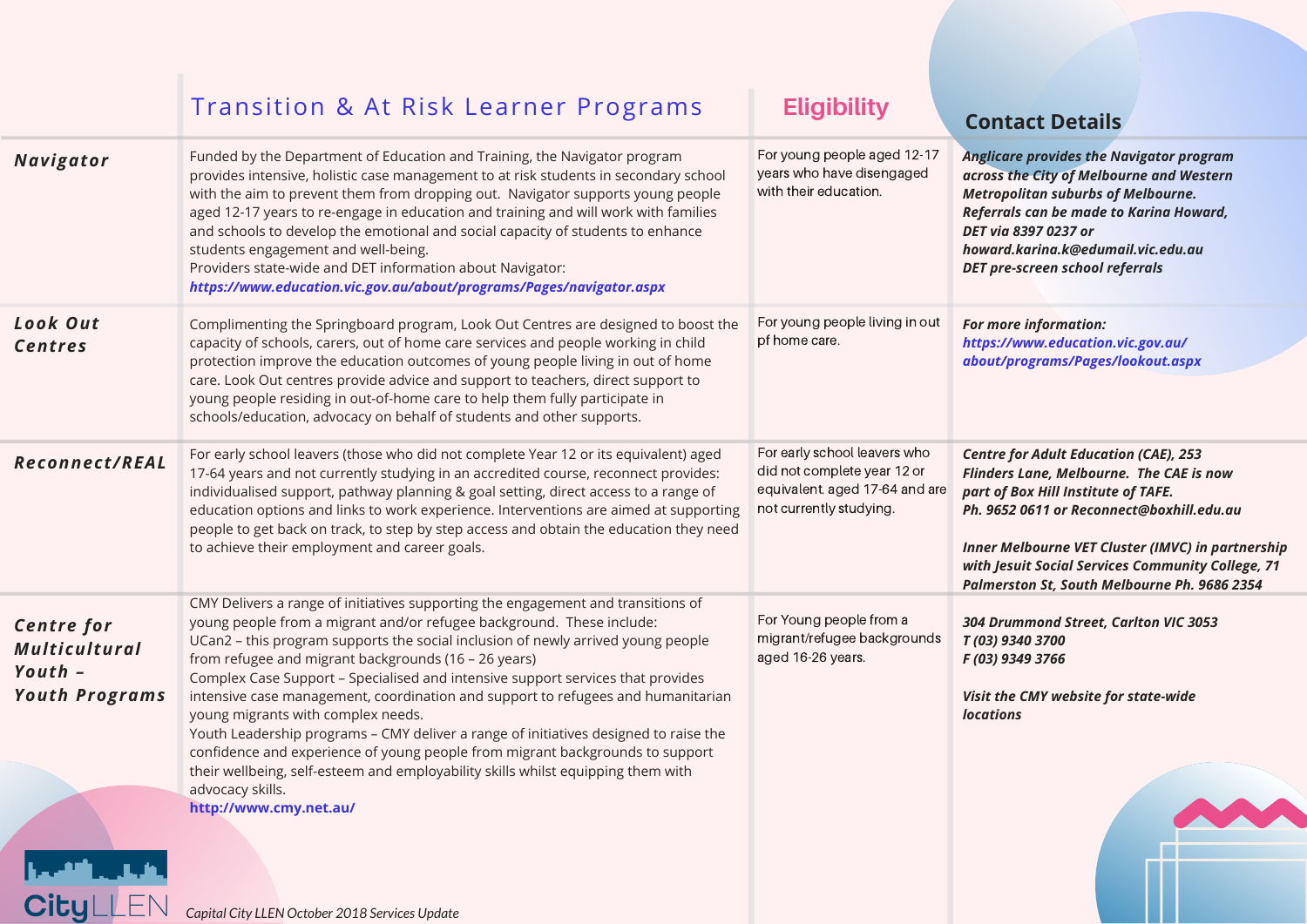|                                                                                     | <b>Employment programs</b>                                                                                                                                                                                                                                                                                                                                                                                                                                                                                                                                                                                                                                                                                                                                                                                                                                                                                                                                                                                                                                                                                                                                                                                                                                                                                                                                   | <b>Eligibility</b>                                                                                                                                                                                                                                                                | <b>Contact details</b>                                                                                                                                                                                      |
|-------------------------------------------------------------------------------------|--------------------------------------------------------------------------------------------------------------------------------------------------------------------------------------------------------------------------------------------------------------------------------------------------------------------------------------------------------------------------------------------------------------------------------------------------------------------------------------------------------------------------------------------------------------------------------------------------------------------------------------------------------------------------------------------------------------------------------------------------------------------------------------------------------------------------------------------------------------------------------------------------------------------------------------------------------------------------------------------------------------------------------------------------------------------------------------------------------------------------------------------------------------------------------------------------------------------------------------------------------------------------------------------------------------------------------------------------------------|-----------------------------------------------------------------------------------------------------------------------------------------------------------------------------------------------------------------------------------------------------------------------------------|-------------------------------------------------------------------------------------------------------------------------------------------------------------------------------------------------------------|
| (AAMEYS)                                                                            | African Australian Multicultural Employment & Youth Services Provides services to young<br>African Australians including: Employment, Mental Health, Social Isolation, Education<br>Pathways, Support to manage racism, risky behaviours leading to contact with the Youth<br>Justice System and other supports to guide successful pathways.<br>http://www.aameys.com.au/                                                                                                                                                                                                                                                                                                                                                                                                                                                                                                                                                                                                                                                                                                                                                                                                                                                                                                                                                                                   | For young African<br>Australians.                                                                                                                                                                                                                                                 | AAMEYS, Suite 108, 144-148 Nicholson St,<br>Footscray. Ph. 9042 1604 or email Harmony<br>via:<br>harmony@aameys.com.au                                                                                      |
| iEmpower -<br><b>Roads to Work</b><br><b>Initiative</b>                             | I Empower provides employment and counselling services to at risk young people young<br>people and work closely with employers to find job opportunities and help young people<br>looking for work prepare for these jobs. The program connects jobseekers with the<br>opportunities they need to gain employment, as well as supporting them in sustaining<br>employment. This is a Jobs For Victoria (JVEN) funded initiative.<br>The Roads to Work initiative is aimed at assisting highly disadvantaged unemployed youth.<br>The projects are aimed at assisting those who are locked out from the labour market<br>because of their vocational and non-vocational barriers to employment. Employment<br>Coaches and Marketing Consultants at iEmpower and our partners (Holmesglen & Lend-A-<br>Hand) will support eligible job seekers to develop employability skills to gain and maintain<br>meaningful employment. iEmpower services support people facing barriers to<br>employment, including people who are:<br>• from culturally diverse backgrounds, long-term unemployed, homeless or at risk of<br>homelessness, single parents, youth justice clients, social housing residents, young people<br>in and out of home care, low-income earners, people with disability, people with mental<br>illness, refugees, asylum seekers and migrants. | For highly disadvantaged<br>youth who are:<br>- unemployed<br>- culturally diverse<br>- homeless or at risk<br>- youth justice clients<br>- in out of home care<br>- refugees<br>- with a mental illness<br>- with a disability<br>- social housing residents<br>- single parents | <b>67 Stubbs Street</b><br><b>Kensington VIC 3031</b><br>info@iempower.com.au<br>1300 997 198<br>https://www.iempower.com.au/programs<br>/jven/                                                             |
| <b>Youth Projects</b>                                                               | Youth Projects offers support and employment opportunities to at risk young people<br>looking to re-engage with learning, and provides health care and assistance to members<br>of our community experiencing homelessness and disadvantage. Some programs that<br>Youth Projects offer include, harm and outreach service, employment and training, health<br>and life skills and more.                                                                                                                                                                                                                                                                                                                                                                                                                                                                                                                                                                                                                                                                                                                                                                                                                                                                                                                                                                     | Young people who are<br>experiencing homelessness.                                                                                                                                                                                                                                | <b>City Office</b><br>7-9 Hosier Lane Melbourne 3000<br>T9945 2100 F9945 2111<br>https://youthprojects.org.au/<br>enquiries@youthprojects.org.au                                                            |
| <b>Melbourne</b><br>City<br><b>Mission</b><br><b>Hester</b><br>Hornbrook<br>Academy | Melbourne City Mission is a large organisation that provides supports to young people in<br>many ways. MCM has an education program called the Hester Hornbrook Academy.<br>Providing flexible, community-based learning opportunities across Melbourne.<br>With the support of an Educator and a Youth Worker in every classroom, Hester<br>Hornbrook aims to reconnect disengaged young people through a combination of<br>learning and wellbeing support.<br>The curriculum is flexible and tailored to each individual's interests and goals. The<br>practical education programs are project-based and connected to real world employment<br>skills.                                                                                                                                                                                                                                                                                                                                                                                                                                                                                                                                                                                                                                                                                                    | For 15 - 25 year old's who are<br>experiencing<br>significant disadvantage.<br>- caterers for young mums<br>- Those experiencing<br>homelessness.                                                                                                                                 | https://www.melbournecitymission.org.au/services<br>/education-early-years/youth-engagement-<br>programs/program-detail/hester-hornbrook-<br>academy<br>Phone: 03 8625 4489<br>Email: enrolments@mcm.org.au |

Щ

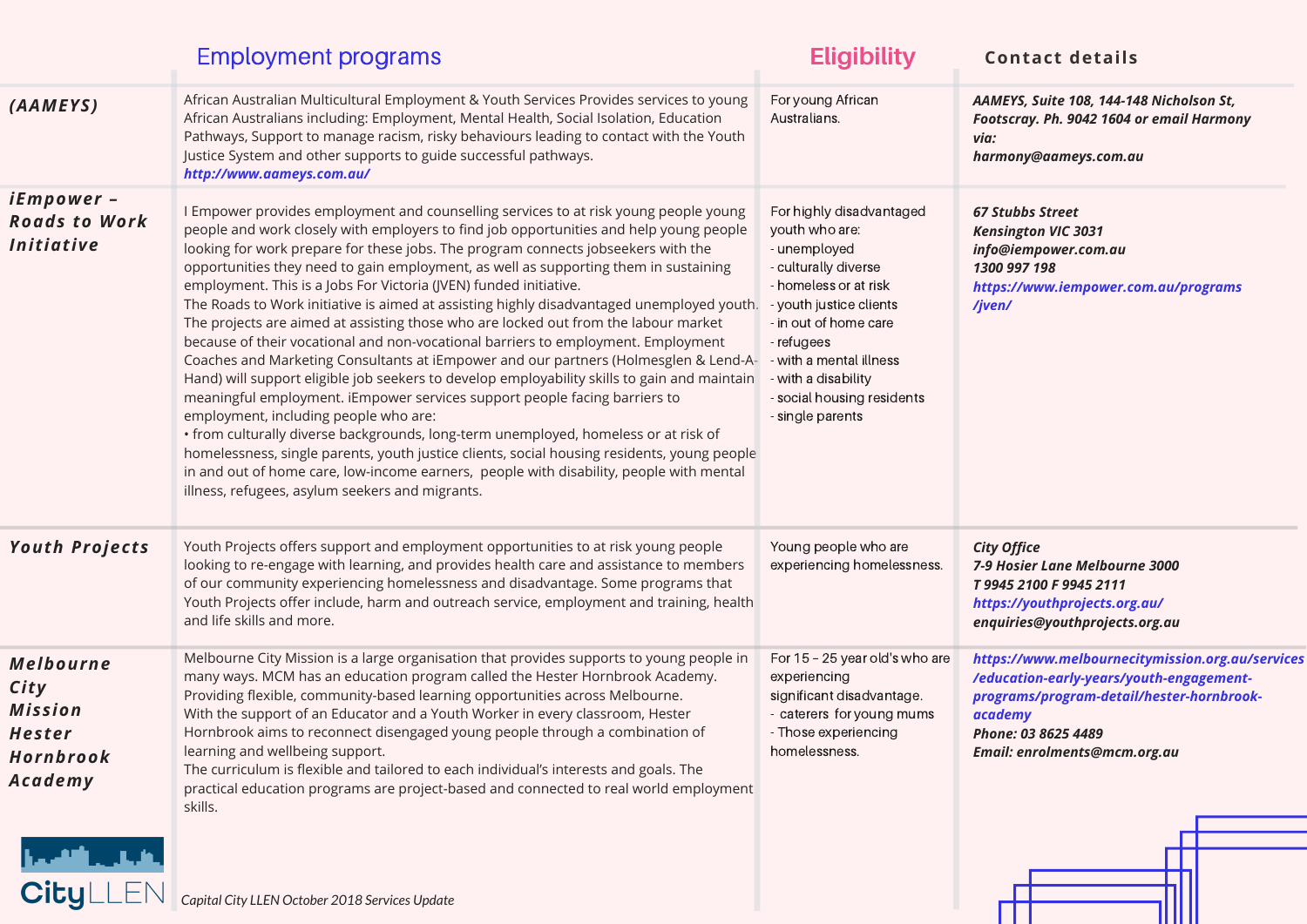|                                                                                          | <b>Employment programs</b>                                                                                                                                                                                                                                                                                                                                                                                                                                                                                                                                                                                                                                                                                                                                                                                                                                                                                                                                                       | <b>Eligibility</b>                                                                                                                                                                                                                            | <b>Contact details</b>                                                                                                                                                                                                                                                |
|------------------------------------------------------------------------------------------|----------------------------------------------------------------------------------------------------------------------------------------------------------------------------------------------------------------------------------------------------------------------------------------------------------------------------------------------------------------------------------------------------------------------------------------------------------------------------------------------------------------------------------------------------------------------------------------------------------------------------------------------------------------------------------------------------------------------------------------------------------------------------------------------------------------------------------------------------------------------------------------------------------------------------------------------------------------------------------|-----------------------------------------------------------------------------------------------------------------------------------------------------------------------------------------------------------------------------------------------|-----------------------------------------------------------------------------------------------------------------------------------------------------------------------------------------------------------------------------------------------------------------------|
| Youth<br><b>Employment</b><br>Scheme (YES)                                               | The Youth Employment Scheme is a one-year paid traineeship in the Victorian Public<br>Service, where you will be working in Victorian government departments and<br>agencies, supported by mentors and building skills for an ongoing career.<br>A YES traineeship will give you:<br>• real experience in a real job<br>• valuable new skills<br>· inspiring mentors<br>• confidence to find your career path<br>Who can apply for a YES traineeship?<br>People who:<br>• are between 15-24 years old at the start of the traineeship<br>• are unemployed or not working more than 15 hours per week (you do not have to<br>be registered with a jobactive provider or be on Centrelink support)<br>• are not currently undertaking tertiary education (for example a university degree)<br>• have not attained a post-school qualification (excluding certificate level 1-4 courses)<br>https://jobs.vic.gov.au/looking-for-work/employment-and-cadetships-for-young-<br>people | For young people between the<br>ages of 15-24 who are<br>beginning a traineeship and are<br>unemployed or not working<br>more than 15 hours per week.<br>- Are not currently studying and<br>have not obtained post school<br>qualifications. | For more information about YES, contact<br><b>Employment Programs at</b><br>jobsvictoria@ecodev.vic.gov.au.<br>Ph. 1300 208 575                                                                                                                                       |
| <b>Brotherhood of</b><br>St Laurence -<br><b>Carlton Work</b><br>and Learning<br>Program | The Brotherhood of St Laurence via the Carlton Work and Learning program deliver<br>an employment focusing on services to public housing residents. Residents, including<br>young people from humanitarian refugee backgrounds receive personalised, tailored<br>supports to prepare them for local jobs. This includes resume and interview<br>preparation and on-going support. Young people also receive referrals for training<br>and range of other supports as needed. This is a Jobs For Victoria (JVEN) funded<br>initiative.                                                                                                                                                                                                                                                                                                                                                                                                                                            | Young people from<br>humanitarian refugee<br>backgrounds.                                                                                                                                                                                     | For general information on JVEN contact:<br>1300 208 575<br>jobsvictoria@ecodev.vic.gov.au<br>Whitelion, 155 Roden Street, West<br>Melbourne. Ph. 03 8354 0800<br>Eliana.cuppari@whitelion.asn.au                                                                     |
| <b>White lion</b><br>Youth<br>Employment<br><b>Programs</b>                              | Whitelion deliver a Youth focused JVEN program in North and West Melbourne and<br>the Jobs For Victoria (JVEN)<br>The Whitelion Employment Program offers an employment placement and support<br>service for highly marginalised youth jobseekers. Young people referred to the<br>program are provided with a vocational assessment on referral, followed by<br>extensive pre-employment training and mentoring to develop employment skills and<br>aspirations.<br>The program currently works with approximately 35 businesses in key areas of<br>administration, hospitality, trade/outdoors, construction, transport and logistics.<br>Taking into account the needs of the young person and the organisation, a match is<br>made that will offer exposure to the business and good opportunities for learning<br>under the guidance of a workplace buddy.                                                                                                                  | Young people must be referred<br>to the program and are highly<br>marginalised job seekers.                                                                                                                                                   | <b>Carlton Work and Learning program</b><br>- Carlton Church of All Nations, 180<br><b>Palmerston St, Carlton.</b><br>For a list of all JVEN providers across<br>Victoria visit: https://jobs.vic.gov.au<br>/about-jobs-victoria/jobs-victoria-<br>employment-network |

*Capital City LLEN October 2018 Services Update*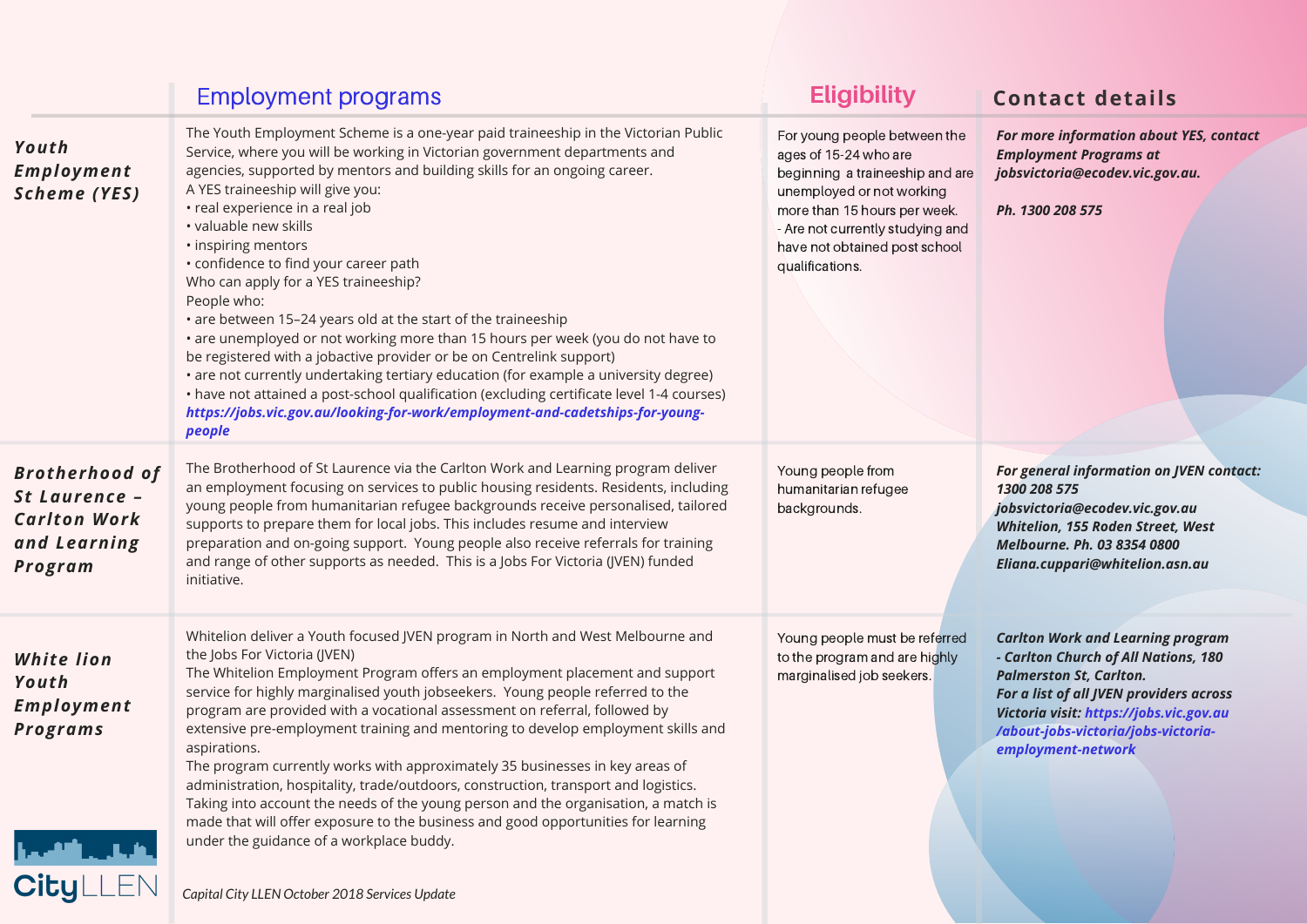|                                                                   | <b>Employment programs</b>                                                                                                                                                                                                                                                                                                                                                                                                                                                                                                                                                                                                                                                                       | <b>Eligibility</b>                                                                                                    | <b>Contact details</b>                                                                                                                                                                                                                                                                                           |
|-------------------------------------------------------------------|--------------------------------------------------------------------------------------------------------------------------------------------------------------------------------------------------------------------------------------------------------------------------------------------------------------------------------------------------------------------------------------------------------------------------------------------------------------------------------------------------------------------------------------------------------------------------------------------------------------------------------------------------------------------------------------------------|-----------------------------------------------------------------------------------------------------------------------|------------------------------------------------------------------------------------------------------------------------------------------------------------------------------------------------------------------------------------------------------------------------------------------------------------------|
| <b>Transition to</b><br><b>Work Program</b>                       | Partnership between the Jesuit Social Services, Taskforce and the Inner Melbourne VET<br>Cluster<br>Funded by the Federal Government, the Transition to work program (as per the original)<br>the partnership formed by 3 organisations delivers the Strive Program for young people<br>aged 15-21 years who have left school who can receive a range of interventions aimed at<br>preparing young people for on-going employment and placement into work.<br>The program has a strong focus on helping young people to understand what is expected<br>in the workplace and to develop the skills, attitudes and behaviours expected by<br>employers.                                            | For young people aged 15-21<br>years of age who have exited<br>school and are looking for<br>ongoing employment.      | <b>Inner Melbourne VET Cluster (IMVC), 71</b><br><b>Palmerston St, South Melbourne</b><br>Phone. 9686 2354<br>https://imvc.com.au/transition-to-work/                                                                                                                                                            |
| Job Active<br>Program                                             | For people receiving Youth Allowance or an unemployment benefit from Centrelink, this<br>federal government program provides jobseekers with employment preparation services<br>and matches to potential jobs.<br>Direct Recruitment Pty Ltd, 8/190 Queen St, Melbourne. Tel: 03 8636 8400<br>Contact Name: Jessica Bartlett<br>Email: jbartlett@directrecruitment.com.au<br>Max Solutions, Level 3, 470 Collins St, Melbourne, 3000. Ph. 1800 625 350<br>Contact Name: Julie Penney<br>Email: julie.penney@maxsolutions.com.au<br>SYC Ltd - Job Prospects, Level 2, Suite 3, 120 Clarendon St, Southbank. Ph. 9690 1969<br>Contact Name: Maria Nicholas<br>Email: mnicholas@jobprospects.com.au | Young people who are on youth<br>allowance or another<br>unemployment benefit from<br>Centrelink and are job seeking. | <b>Inner Melbourne VET Cluster (IMVC), 71</b><br><b>Palmerston St, South Melbourne</b><br>Phone. 9686 2354<br>https://imvc.com.au/transition-to-work/<br>Local providers are:<br>AMES, 255 William St, Melbourne<br><b>Contact Name: Esmeralda Elnazak</b><br>Phone: 03 9474 7100<br>Email: elnazake@ames.net.au |
| <b>National Work</b><br><b>Experience</b><br>Program              | The National Work Experience Program is part of the Federal Government's Jobactive<br>initiative. It provides work experience placements for job ready job seekers in real life work<br>experience placements where they can gain skills, experience and confidence to move<br>from welfare to work while giving back to their community.<br>Placements are unpaid for up to 25 hours per week and is a great way to gain valuable<br>skills and new referees and can sometimes lead to paid employment.                                                                                                                                                                                         | Young people in high school.                                                                                          | https://jobsearch.gov.au/jobseekerinfo/<br>nationalworkexperienceprogramme.aspx<br>Refer to Job Active providers delivering<br>services in the City of Melbourne                                                                                                                                                 |
| <b>Job Access</b><br>Program                                      | The Job Access Program is a federal government initiative supporting people with<br>disabilities looking for work.                                                                                                                                                                                                                                                                                                                                                                                                                                                                                                                                                                               | Young people with disabilities<br>who are looking for work.                                                           | https://www.jobaccess.gov.au/                                                                                                                                                                                                                                                                                    |
| Disability<br><b>Employment</b><br>Services (DES)<br>يتقطب ألقمها | DES providers help young people with a disability find work as well providing service to<br>people with a job intervention to help them keep the job. These services include: job<br>interview skills, to disclose or not, on going placement support, reverse marketing to find<br>an employer that matches your skills and interests, modifications of the workplace and<br>ongoing post placement job support.                                                                                                                                                                                                                                                                                | Young people with disabilities<br>who are looking for work.                                                           | <b>Service providers in Victoria list:</b><br>https://bit.ly/2o045ua                                                                                                                                                                                                                                             |
| <b>CityLLEN</b>                                                   | Capital City LLEN October 2018 Services Update                                                                                                                                                                                                                                                                                                                                                                                                                                                                                                                                                                                                                                                   |                                                                                                                       |                                                                                                                                                                                                                                                                                                                  |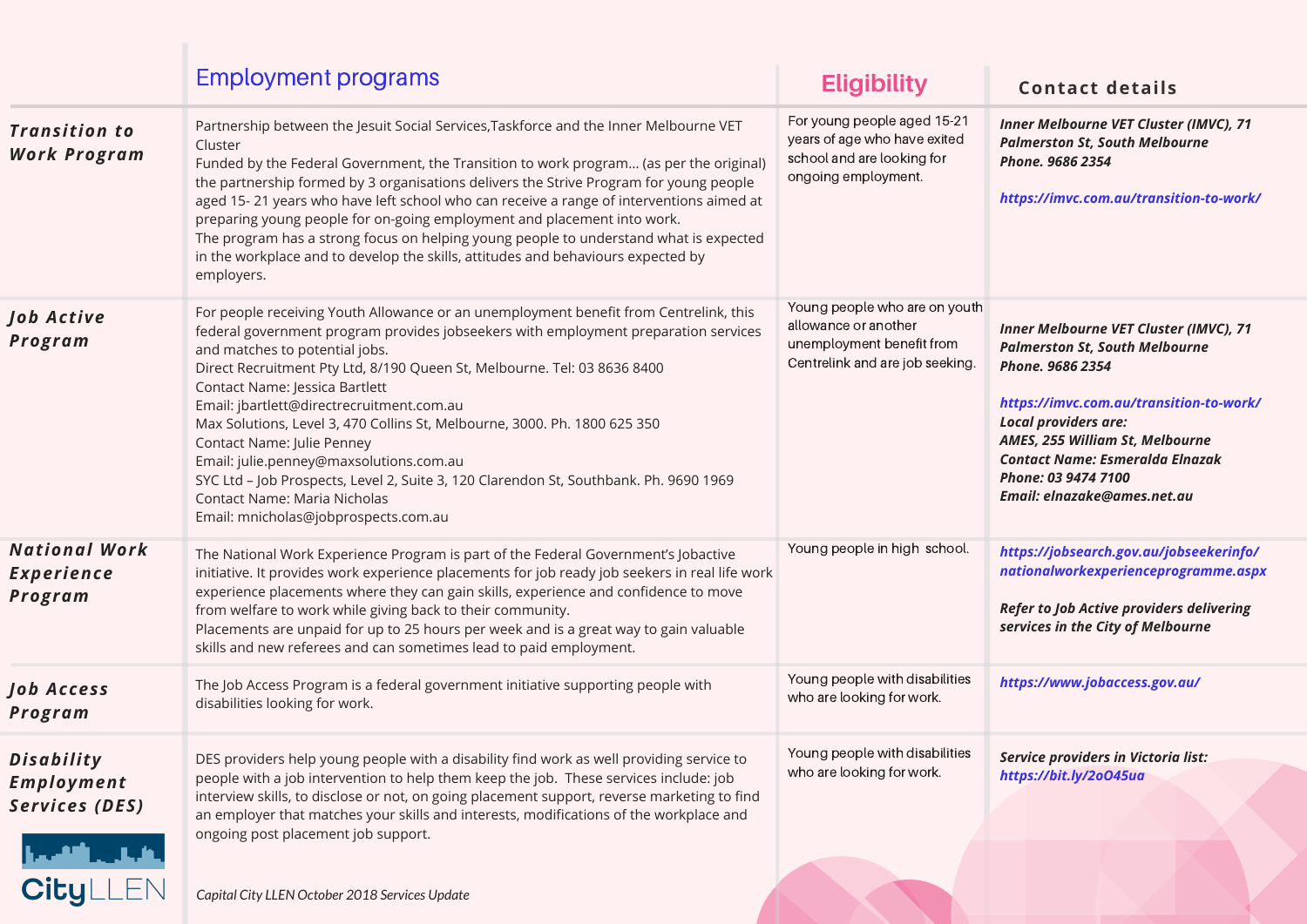|                                                                 | Koorie Programs                                                                                                                                                                                                                                                                                                                                                                                                                                                                                                                                                                                                                                                                                                                                                                                                                                                  | <b>Eligibility</b>   | <b>Contact details</b>                                                                              |
|-----------------------------------------------------------------|------------------------------------------------------------------------------------------------------------------------------------------------------------------------------------------------------------------------------------------------------------------------------------------------------------------------------------------------------------------------------------------------------------------------------------------------------------------------------------------------------------------------------------------------------------------------------------------------------------------------------------------------------------------------------------------------------------------------------------------------------------------------------------------------------------------------------------------------------------------|----------------------|-----------------------------------------------------------------------------------------------------|
| <b>Koorie</b><br><b>Employment</b><br>programs                  | The Youth Employment Scheme is a one-year paid traineeship in the Victorian Public<br>Service, where you will be working in Victorian government departments and agencies,<br>supported by mentors and building skills for an ongoing career.                                                                                                                                                                                                                                                                                                                                                                                                                                                                                                                                                                                                                    | Kooiroe young people | Whitelion, 155 Roden Street, West<br>Melbourne. Ph. 03 8354 0800<br>Eliana.cuppari@whitelion.asn.au |
| <b>Koorie Youth</b><br><b>Justice Program</b>                   | The Koori Youth Justice Program, provides community-based early intervention and<br>prevention response, providing culturally safe support for Aboriginal young people that<br>are at risk of entering, or re-entering, the criminal justice system. Delivered by Aboriginal<br>Community Controlled Organisations across the state, the Program actively protects<br>young Aboriginal people from offending behaviour by strengthening family and<br>community protective factors. This includes providing relevant cultural programs,<br>supports and assistance to Aboriginal young people at risk of disengaging from school to<br>help them remain in school. Camping and other "connecting to culture" activities are also<br>held to help Aboriginal young people engage in pro-social activities with the community<br>and reduce the risk of offending. | Koorie young people  | https://www.justice.vic.gov.au/justice-<br>system/youth-justice/koori-youth-justice<br>programs     |
| Koorie Support -<br>Ngaga - Dji<br>(Hear Me)                    | Ngaga-dji is driving change in Victoria's Youth Justice system to support Aboriginal children<br>to thrive in their communities. They seek stories from the heart, about love, trauma,<br>strength, discrimination and healing. They are about justice and equality. Children's<br>stories are used to help inform solutions to reduce recidivism and rates of intersections<br>with the youth justice system.                                                                                                                                                                                                                                                                                                                                                                                                                                                   | Koorie young people  | https://www.ngaga-djiproject.org.au/                                                                |
| <b>Koorie Youth</b><br>Council                                  | The Koorie Youth Council (KYC) is the representative body for Aboriginal and Torres Strait<br>Islander young people in Victoria.<br>Led by an Executive of 15 Aboriginal and Torres Strait Islander young people and our<br>state-wide members, KYC values the diversity and strength of young people as decision-<br>makers. KYC advocates to government and community to advance the rights and<br>representation of Aboriginal and Torres Strait Islander young people. By hosting events<br>like the annual Koorie Youth Summit, KYC brings Aboriginal and Torres Strait Islander<br>young people together to amplify their voices for social change and provide an advocacy<br>service for Koorie young people.                                                                                                                                             | Koorie Young People  | http://www.koorieyouth.com.au/                                                                      |
| <b>Helping</b><br>Indigenous<br><b>Australians Find</b><br>work | Indigenous jobseekers are matched to employment opportunities tagged by employers<br>for candidates identified as Indigenous.<br>Youth Justice is also working closely with the Aboriginal community to roll out an Elder<br>support program for Aboriginal children and young people across youth justice centres, in<br>consultation                                                                                                                                                                                                                                                                                                                                                                                                                                                                                                                           | Koorie young people  | https://jobsearch.gov.au/job/indigenous                                                             |
| بكيف بالقاممة                                                   | CityLLEN Capital City LLEN October 2018 Services Update                                                                                                                                                                                                                                                                                                                                                                                                                                                                                                                                                                                                                                                                                                                                                                                                          |                      |                                                                                                     |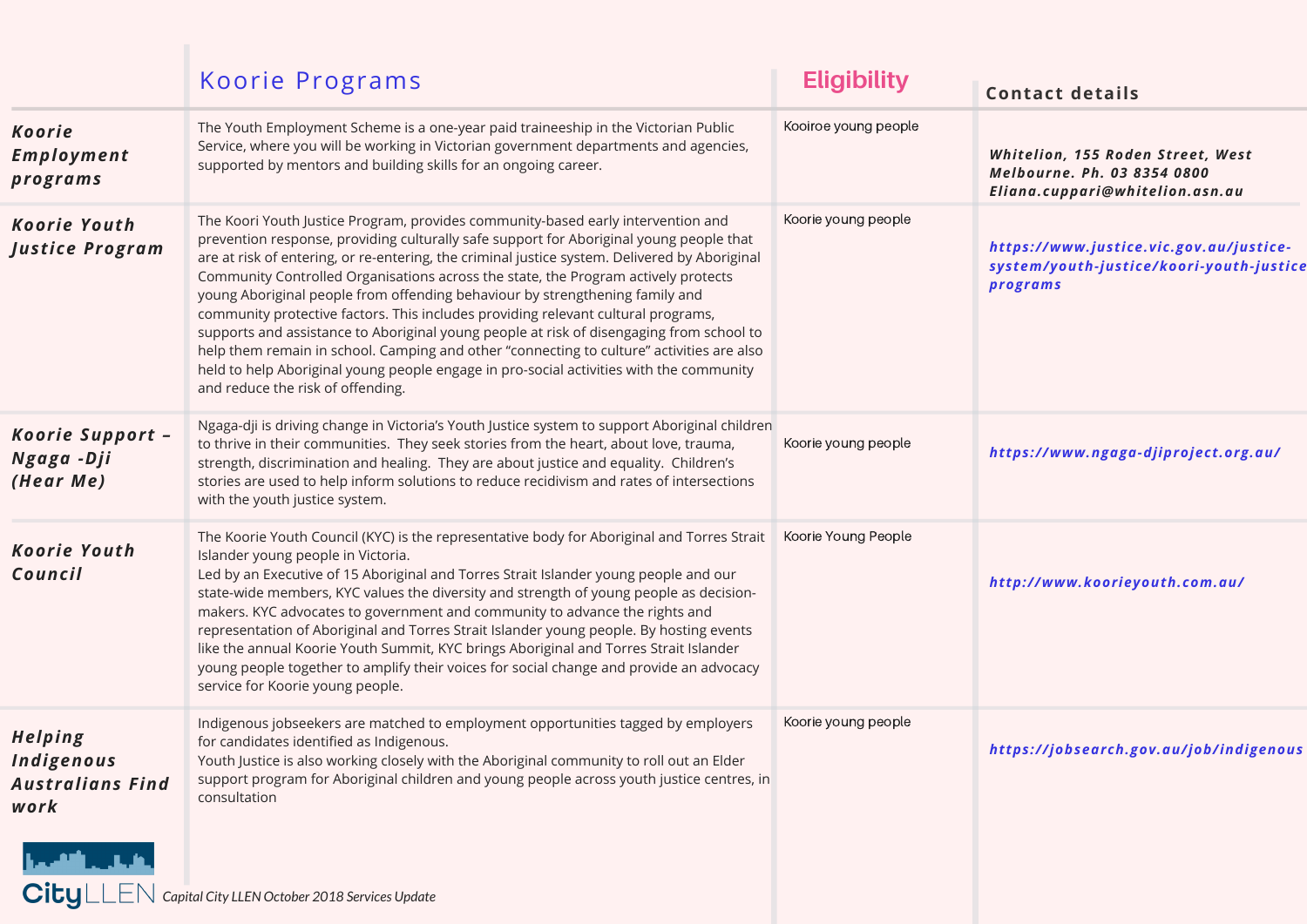|                                                                                          | Koorie Programs                                                                                                                                                                                                                                                                                                                                                                                                                                                                                                                                                                                                                                                                                                                    | <b>Eligibility</b>               | <b>Contact details</b>                                                                                                    |
|------------------------------------------------------------------------------------------|------------------------------------------------------------------------------------------------------------------------------------------------------------------------------------------------------------------------------------------------------------------------------------------------------------------------------------------------------------------------------------------------------------------------------------------------------------------------------------------------------------------------------------------------------------------------------------------------------------------------------------------------------------------------------------------------------------------------------------|----------------------------------|---------------------------------------------------------------------------------------------------------------------------|
| Korin Gamadji<br>Institute (KGI)<br>Leadership<br>program                                | Korin Gamadji Institute (KGI) is auspiced by the Richmond Football Club and deliceres a<br>wide range of programs for Aboriginal young people. Including a leadership program for<br>young Aboriginal women at Parkville Youth Justice centre. KGI has worked with Aboriginal<br>Liaison Officers to provide this culturally specific program, which focuses on cultural<br>identity, mental health, wellbeing, yarning circles, confidence, leadership and mindfulness<br>training.<br>Youth Justice is also working closely with the Aboriginal community to roll out an Elder<br>support program for Aboriginal children and young people across youth justice centres, in<br>consultation with local Aboriginal organisations. | Koorie youth involved in justice | As part of the intake process, eligible young<br>Koorie women will be linked to this program.<br>www.kgi.org.au           |
| <b>Koorie Youth</b><br><b>Traineeships</b>                                               | Delivered by McKillop Family Services in partnership with the Victorian Aboriginal Child Care<br>Agency (VACCA), this program links Koorie young people aged 17 -25 years to traineeship<br>positions to kick start their career in a range of industries including: Finance, Community<br>Relations, IT Support and Administration.<br>https://www.mackillop.org.au/kyt                                                                                                                                                                                                                                                                                                                                                           | Koorie youth aged 17-25          | Samantha Jetta - KYT Coordinator<br>Ph: 0418 869 3172<br>37 Cecil Street, South Melbourne VIC 3205                        |
| Victorian<br><b>Aboriginal Child</b><br><b>Care Agency</b><br>(VACCA) - Nugel<br>Program | The VACCA Nugel (Wurunderi for 'belong') program works with the Department of Health<br>and Human Services to support the wellbeing of indigenous children on protection orders<br>by transferring the power to decide on issues impacting these children. VACCA will then<br>make key decisions about each child in a culturally inclusive way.<br>https://www.vacca.org/foster-carers/nugel/                                                                                                                                                                                                                                                                                                                                     | Koorie Children                  | 340 Bell Street,<br><b>Preston VIC 3072</b><br>Phone: (03) 9287 8800                                                      |
| <b>VACCA Early</b><br><b>Intervention</b><br><b>Programs</b>                             | VACCA offers a range of support services for families and children that promote the child's<br>growth and development focusing on positive parenting and family interaction. They also<br>provide a wide range of programs from youth services, to choirs to promote cultural<br>awareness, belonging and well-being.<br>https://www.vacca.org/services/early-intervention-and-family-services/                                                                                                                                                                                                                                                                                                                                    | Koorie youth                     | 340 Bell Street,<br><b>Preston VIC 3072</b><br>Phone: (03) 9287 8800                                                      |
| <b>Koorie Heritage</b><br>Trust<br>فتقصط                                                 | The Koorie Heritage Trust run a variety of programs to encourage cultural connectivity and<br>pride in their community, many programs are suitable for young people and can provide a<br>range of well-being supports including gaining new friends, exposure to people of different<br>ages and interpretations of their world. They also run programs for schools to engage<br>more closely with indigenous culture.<br>http://koorieheritagetrust.com.au/event/marngrook-community-workshop/?epage=1                                                                                                                                                                                                                            | Koorie youth                     | <b>Schools and Educators Programs:</b><br>http://koorieheritagetrust.com.au/cultural-<br>education/schools-and-educators/ |
| <b>CityLLEN</b>                                                                          | Capital City LLEN October 2018 Services Update                                                                                                                                                                                                                                                                                                                                                                                                                                                                                                                                                                                                                                                                                     |                                  |                                                                                                                           |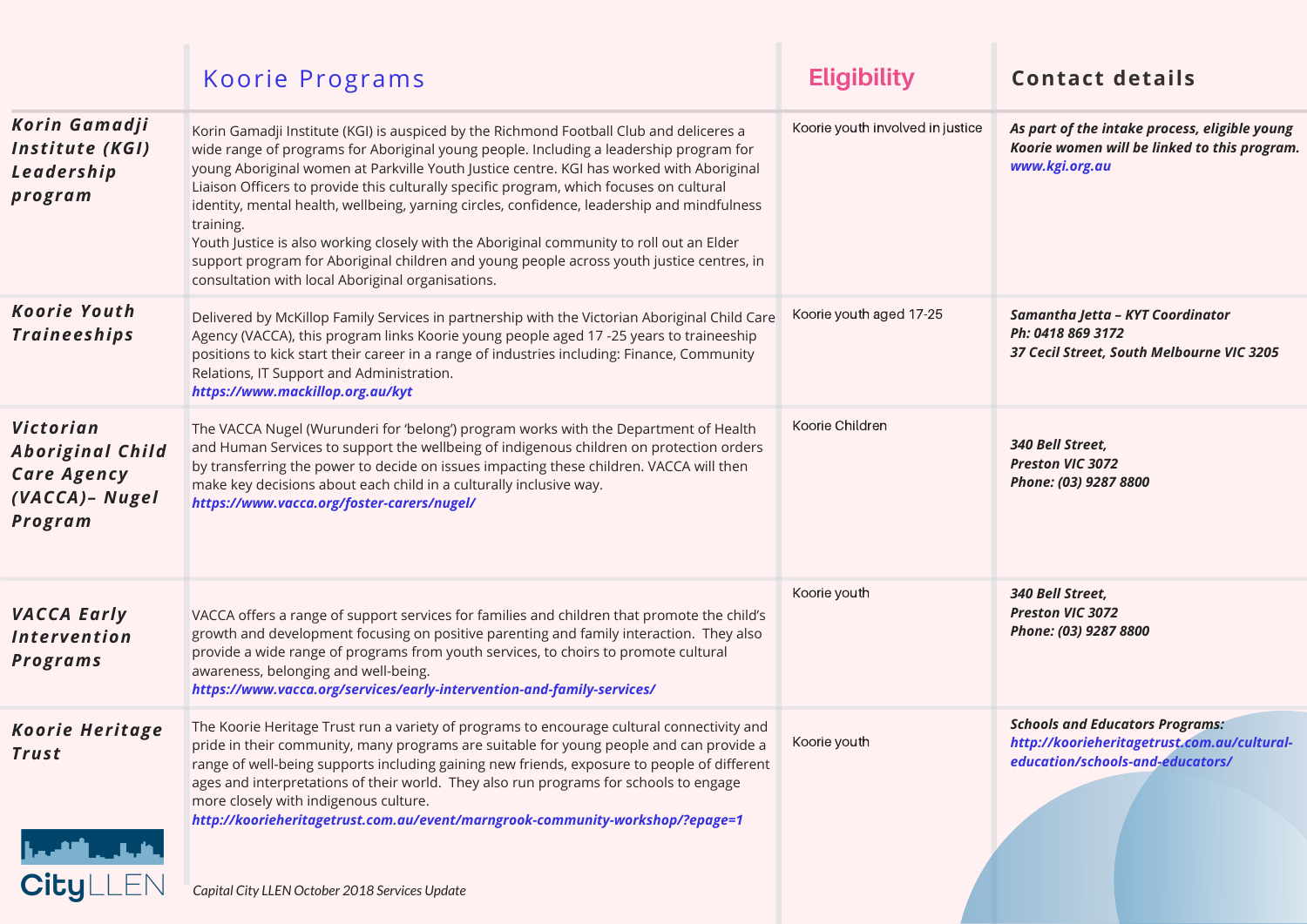|                                                                                             | Koorie Programs                                                                                                                                                                                                                                                                                                                                                                                                                                                                                                                                                    | <b>Eligibility</b> | <b>Contact details</b>                                                                                                                                                   |
|---------------------------------------------------------------------------------------------|--------------------------------------------------------------------------------------------------------------------------------------------------------------------------------------------------------------------------------------------------------------------------------------------------------------------------------------------------------------------------------------------------------------------------------------------------------------------------------------------------------------------------------------------------------------------|--------------------|--------------------------------------------------------------------------------------------------------------------------------------------------------------------------|
| <b>Melbourne</b><br><b>Aboriginal Youth</b><br>& Sport<br><b>Recreation</b><br>Co-operative | Basketball, fitness, gym and other sports and recreation activities provided for<br>children and Koorie youth.<br>https://www.facebook.com/MAYSARcooperative/timeline                                                                                                                                                                                                                                                                                                                                                                                              | Koorie Youth       | 184-186 Gertrude Street<br>Fitzroy, Victoria<br>$(03)$ 9416 4255                                                                                                         |
| Victorian<br>Aboriginal<br>Community<br><b>Services</b><br><b>Association</b>               | The Victorian Aboriginal Community Services Association Ltd (VACSAL) is a state-<br>wide agency that provides advice to government on a range of community<br>development issues as well as being a major provider of extensive services to the<br>Aboriginal community in both the metropolitan and some regional communities<br>these services include homelessness/housing services, young men's support groups<br>and the Best Start program (for Aboriginal children).<br>For a list of other sites across Victoria: http://www.vacsal.org.au/contact-us.aspx | Koorie Youth       | 496 High Street, Northcote, VIC 3070<br>Phone: (03) 9416 4266<br>Fax: (03) 9416 4147<br>Email: reception@vacsal.org.au                                                   |
| Victorian<br>Aboriginal<br><b>Education</b><br><b>Association</b>                           | VAEAI is the peak organisation for Aboriginal Education in Victoria and work with<br>schools to ensure they have high expectations of Koorie students, deliver high<br>quality, inclusive education programs and respect Koorie culture. They also<br>advocate on behalf of the Aboriginal community and oversee the Wurreka brokers<br>initiative which supports young Koories to take up training in the VET sector via<br>TAFE.<br>List of Wurreka brokers: http://www.vaeai.org.au/contacts/dsp-default.cfm?<br>loadref=40<br>http://www.vaeai.org.au/         | Koorie Youth       | <b>Charles Solomon</b><br><b>Melbourne Metropolitan</b><br>144 Westbourne Grove<br>Northcote VIC 3070<br>M: 0439 353 846<br>Ph: 03 9481 0800<br>metrobroker@vaeai.org.au |
| Victorian<br>Aboriginal<br><b>Health Service</b>                                            | As well as access to Koorie medical staff, VAHS also provide allied health services,<br>community support service and family counselling programs.<br>https://www.vahs.org.au/                                                                                                                                                                                                                                                                                                                                                                                     | Koorie Youth       | 186 Nicholson Street, Fitzroy, 3065<br>phone: 03 9419 3000                                                                                                               |
| Victorian<br><b>Aboriginal Legal</b><br>Services<br>بشباب ألقوما                            | VALS provides legal services to the Aboriginal community including young Koorie<br>students.<br>CityLLEN Capital City LLEN October 2018 Services Update                                                                                                                                                                                                                                                                                                                                                                                                            | Koorie Youth       | List of locations around the state:<br>https://vals.org.au/contact-us/                                                                                                   |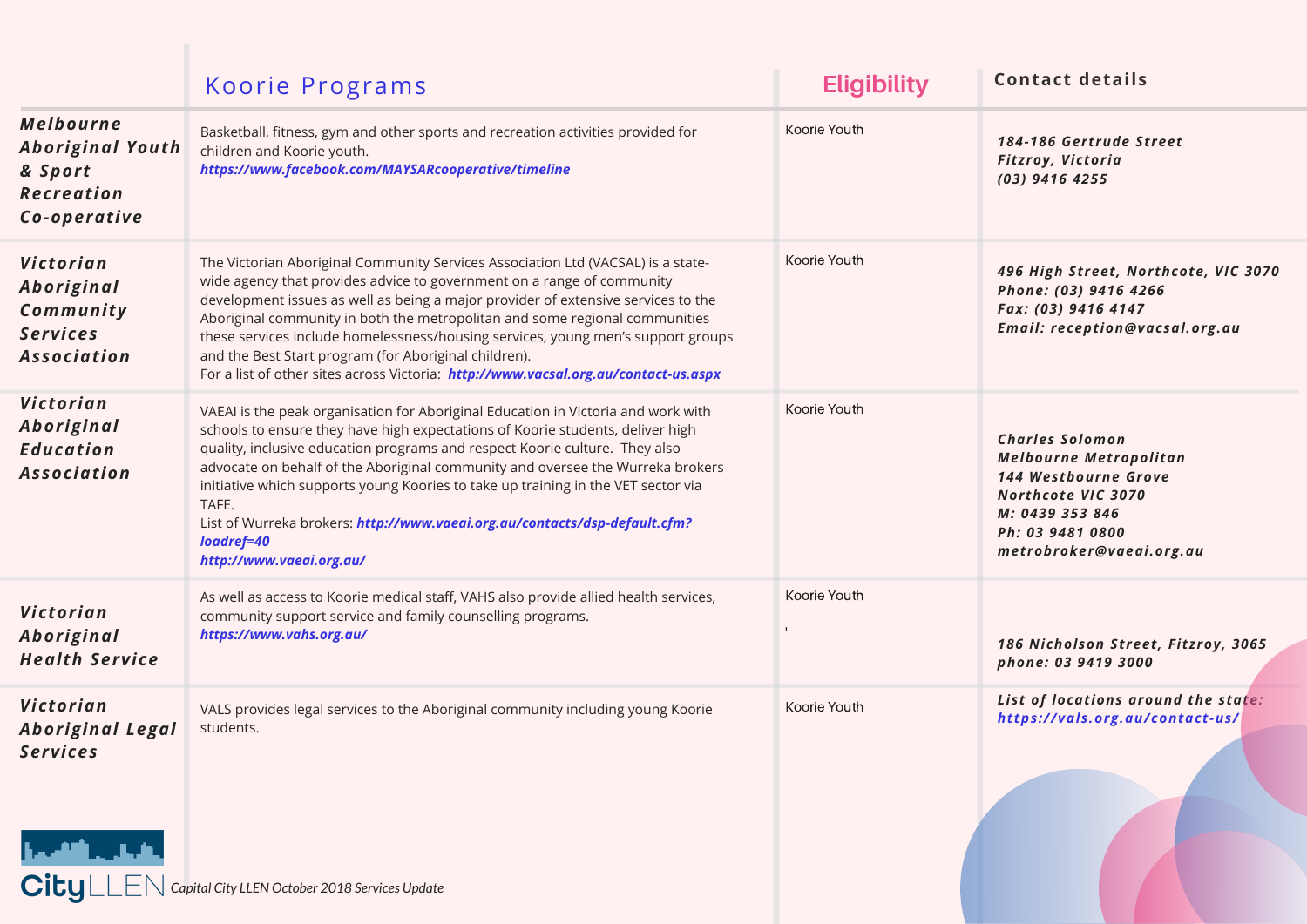|                                                                          | Youth Justice Programs (also refer to Koorie programs)                                                                                                                                                                                                                                                                                                                                                                                                                                                                                                                                                                                                                                                                                                                                                                                                                                                                    | <b>Eligibility</b>                                                         | <b>Contact details</b>                                                                                                 |
|--------------------------------------------------------------------------|---------------------------------------------------------------------------------------------------------------------------------------------------------------------------------------------------------------------------------------------------------------------------------------------------------------------------------------------------------------------------------------------------------------------------------------------------------------------------------------------------------------------------------------------------------------------------------------------------------------------------------------------------------------------------------------------------------------------------------------------------------------------------------------------------------------------------------------------------------------------------------------------------------------------------|----------------------------------------------------------------------------|------------------------------------------------------------------------------------------------------------------------|
| Whitelion<br><b>Youth Justice</b><br>Program                             | Whitelion delivers the Justice Employment program to provide young people whose<br>behaviours have resulted in involvement with the Justice system or are at risk of<br>criminality, as well providing positive community connectedness, young people are<br>supported to engage, re-engage in education and training or employment.                                                                                                                                                                                                                                                                                                                                                                                                                                                                                                                                                                                      | Young people involved in<br>youth justice.                                 | Whitelion, 155 Roden Street, West<br>Melbourne. Ph. 03 8354 0800<br>Eliana.cuppari@whitelion.asn.au                    |
| <b>Young Women</b><br><b>Youth Justice</b><br>Program                    | Women in Mentoring (WAM) matches women (including young women) who have been<br>involved in the youth justice or adult justice system with women mentors to support<br>their transition post release or post involvement. WAM offers a unique, early<br>intervention program that supports women charged with a criminal offence by matching<br>them individually with a supportive volunteer, female mentor. The volunteer mentors<br>are trained and resourced to provide appropriate support to the program participants,<br>to share their skills and to contribute to the wider community.<br>The program has made a significant positive difference to the participants' confidence,<br>coping mechanisms and capacity to respond to their legal matters and address the<br>issues that underlie their offending. The vast majority of the participants have avoided a<br>prison sentence and have not re-offended. | For young women who have<br>been involved in the youth<br>justice program. | Level 1, 108-112 Langridge St,<br>Collingwood VIC 3066<br>phone 0422 608 391<br>admin@womenandmentoring.org.au         |
| iEmpower<br><b>Diversion</b><br>Program                                  | The iEmpower Diversion Program provides culturally appropriate early intervention<br>services, which are designed to reduce the likelihood of offending and reoffending by<br>young people from refugee and migrant backgrounds. The Program provides young<br>first-time offenders with opportunities for rehabilitation, personal growth, education<br>and skills development; enabling them to reject antisocial and criminal behaviour.<br>The program also links in with iEmpowers other youth initiatives such as employment<br>and training programs to further support reducing recidivism. The program also seeks<br>to assist the justice system to deal with complex cultural and religious issues when<br>implementing appropriate diversion intervention.                                                                                                                                                    | For young first time offenders.                                            | For 18 - 30 year olds<br><b>67 Stubbs Street</b><br><b>Kensington VIC 3031</b><br>info@iempower.com.au<br>1300 997 198 |
| Worth a Second<br>Chance                                                 | Jesuit Social Services Advocacy initiative aimed at addressing the treatment of children<br>who come into contact with the Youth Justice System to promote greater understanding<br>of the precursors leading to criminal behaviour and to support more helpful<br>interventions that lead to positive change. This is not a service but a campaign to<br>promote #Wortha2ndChance.                                                                                                                                                                                                                                                                                                                                                                                                                                                                                                                                       | Young people involved in<br>youth justice.                                 | http://worthasecondchance.com.au<br>/contact/                                                                          |
| <b>Youth Justice</b><br><b>Network</b><br><b>LAND J.J.A.</b><br>CityLLEN | This University of Melbourne initiative brings together key stakeholders to address<br>myths and negative perceptions impacting the rights and opportunities of young people<br>coming into contact with the Youth Justice system. The network is:<br>. Building capacity within organisations working with and for justice-involved young<br>people in Victoria;<br>. Providing a platform for diverse expertise, skills and knowledge to be shared;<br>• Gathering and collating resources for those working to improve the experience of and<br>outcomes for justice-involved young people; and<br>. Using the knowledge generated to understand and better respond to the complexity of<br>issues associated with young people's interactions with the justice system in Victoria.                                                                                                                                    | For youth organisations<br>supporting youth involved in<br>justice         | https://ypjustice.wordpress.com/                                                                                       |
|                                                                          | Capital City LLEN October 2018 Services Update                                                                                                                                                                                                                                                                                                                                                                                                                                                                                                                                                                                                                                                                                                                                                                                                                                                                            |                                                                            |                                                                                                                        |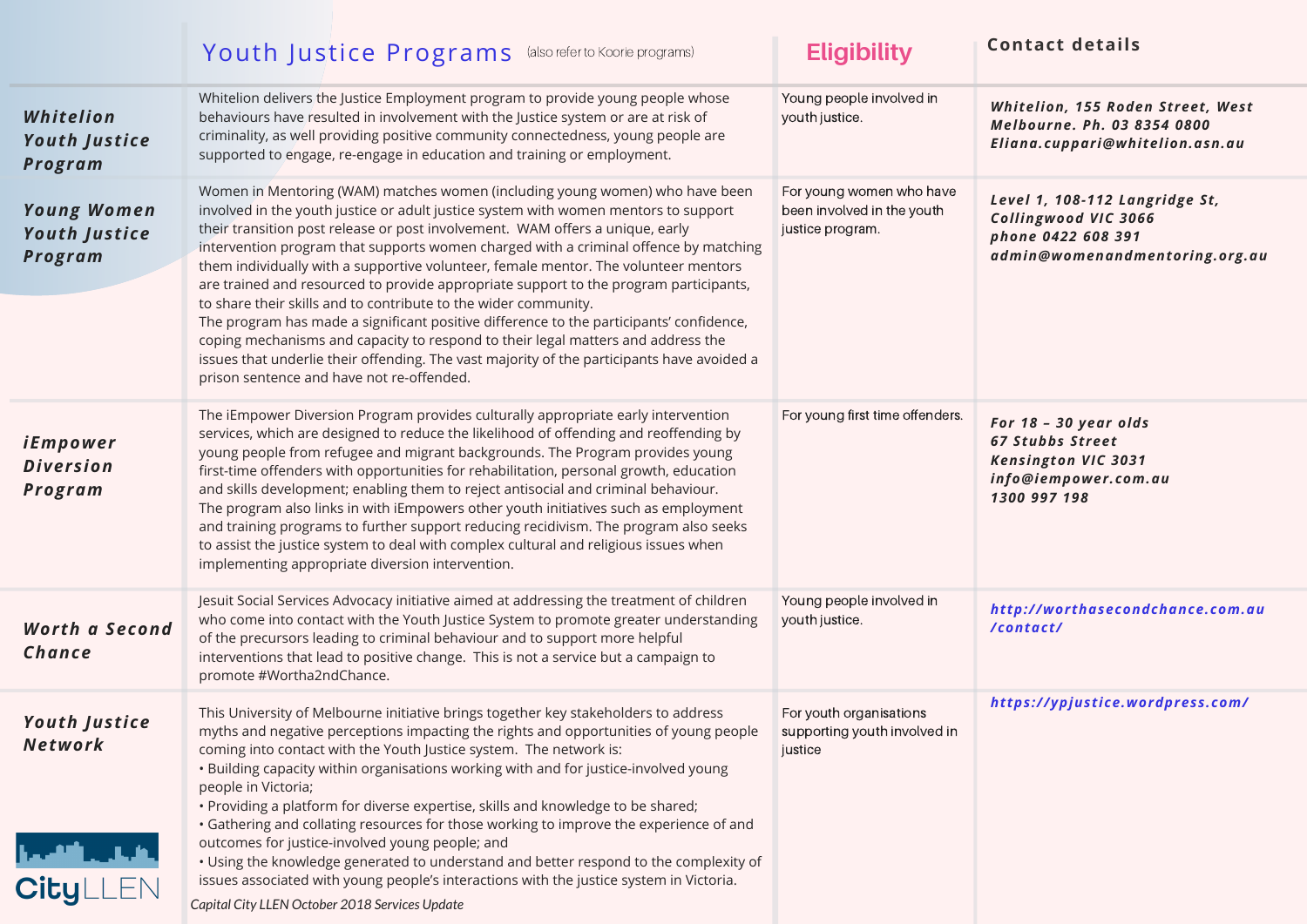|                                                                  | Youth Justice Programs                                                                                                                                                                                                                                                                                                                                                                                                                                                                                                                                                                                                                                                                             | <b>Eligibility</b>                                                       | <b>Contact details</b>                                                                                                              |
|------------------------------------------------------------------|----------------------------------------------------------------------------------------------------------------------------------------------------------------------------------------------------------------------------------------------------------------------------------------------------------------------------------------------------------------------------------------------------------------------------------------------------------------------------------------------------------------------------------------------------------------------------------------------------------------------------------------------------------------------------------------------------|--------------------------------------------------------------------------|-------------------------------------------------------------------------------------------------------------------------------------|
| IEmpower -<br><b>Refugee Court</b><br>Program                    | The Refugee Court Program provides culturally appropriate early intervention services.<br>These services are designed to reduce the likelihood of offending and re-offending by<br>young people from refugee and humanitarian backgrounds. The program provides young<br>first-time offenders with opportunities for rehabilitation, personal growth, education and<br>skills development therefore, enabling them to reject anti-social and criminal behaviour.                                                                                                                                                                                                                                   | Refugee young people involved<br>in<br>youth justice.                    | <b>67 Stubbs Street</b><br><b>Kensington VIC 3031</b><br>info@iempower.com.au<br>1300 997 198                                       |
| iEmpower Youth<br><b>Development</b><br>& Empowerment<br>Program | Aimed at engaging, enabling and empowering young people to develop positive links with<br>the Victorian justice system. Through providing young people with information sessions<br>and case management services, the program equips participants with the opportunity to<br>improve their leadership, confidence and employability skills. The program facilitates<br>pathways for participants to access education and training opportunities including<br>scholarships.<br>The program which takes up to 25 young people at any given time, has sixteen structured<br>sessions which are delivered between 10-16 weeks depending on the intensity of the<br>program and the makeup of the group | Up to 25 young people at one<br>time can be involved in this<br>program. | <b>67 Stubbs Street</b><br><b>Kensington VIC 3031</b><br>info@iempower.com.au<br>1300 997 198                                       |
| Victoria Legal<br>Aid                                            | VLA provide free legal advice and support to eligible young people, they can provide<br>lawyers who can talk to you over the phone or see you in person and have access to<br>interpreters when needed. Other locations can be found<br>listed here:https://www.legalaid.vic.gov.au/contact-us/our-offices                                                                                                                                                                                                                                                                                                                                                                                         | Young people                                                             | 570 Bourke St<br><b>Melbourne VIC 3000</b><br>Tel: 1300 792 387                                                                     |
| <b>Youth Justice</b><br>Community<br>Support<br><b>Services</b>  | Youth Justice Community Support Service (YJCSS), which provides individualised intensive<br>support to eligible young people transitioning out of custody, regarding employment,<br>education or training as well as developing independent living skills or better connections<br>to family, community or culture. This funding has been provided to expand the availability<br>of YJCSS to include after-hours and weekend support in the metropolitan area. After-<br>hours and weekend support will also be rolled out to regional areas in the coming<br>months.                                                                                                                              | For young people transitioning<br>out of custody.                        | <b>Located at Childrens Courts</b><br>across Victoria<br>https://bit.ly/2CAFi6C                                                     |
| Youth Law                                                        | Youthlaw is Victoria's state-wide free community legal centre for young people under 25<br>years of age.<br>Their online website offers a vast range of information.<br>Youth Law can provide young people with legal advice on:<br>- Fines, train/tram fines for example<br>- Criminal charges, police interviews<br>- Becoming Independent<br>- Complaints, being treated unfairly at work for example<br>- Car accidents, insurance<br>- Discrimination, harassment<br>-Family rights when parents separate                                                                                                                                                                                     | For young people under the age<br>of 25.                                 | Phone: (03) 9611 2412<br>$(daily 9-5 pm,$<br><b>Monday to Friday)</b><br>OR email: legal@youthlaw.asn.au<br>http://youthlaw.asn.au/ |
| <b>Ladit Luck.</b><br>CityLLEN                                   | - School, being expelled or bullied                                                                                                                                                                                                                                                                                                                                                                                                                                                                                                                                                                                                                                                                |                                                                          |                                                                                                                                     |
|                                                                  | - violence and abuse<br>- Victims of crime                                                                                                                                                                                                                                                                                                                                                                                                                                                                                                                                                                                                                                                         | Capital City LLEN October 2018 Services Update                           |                                                                                                                                     |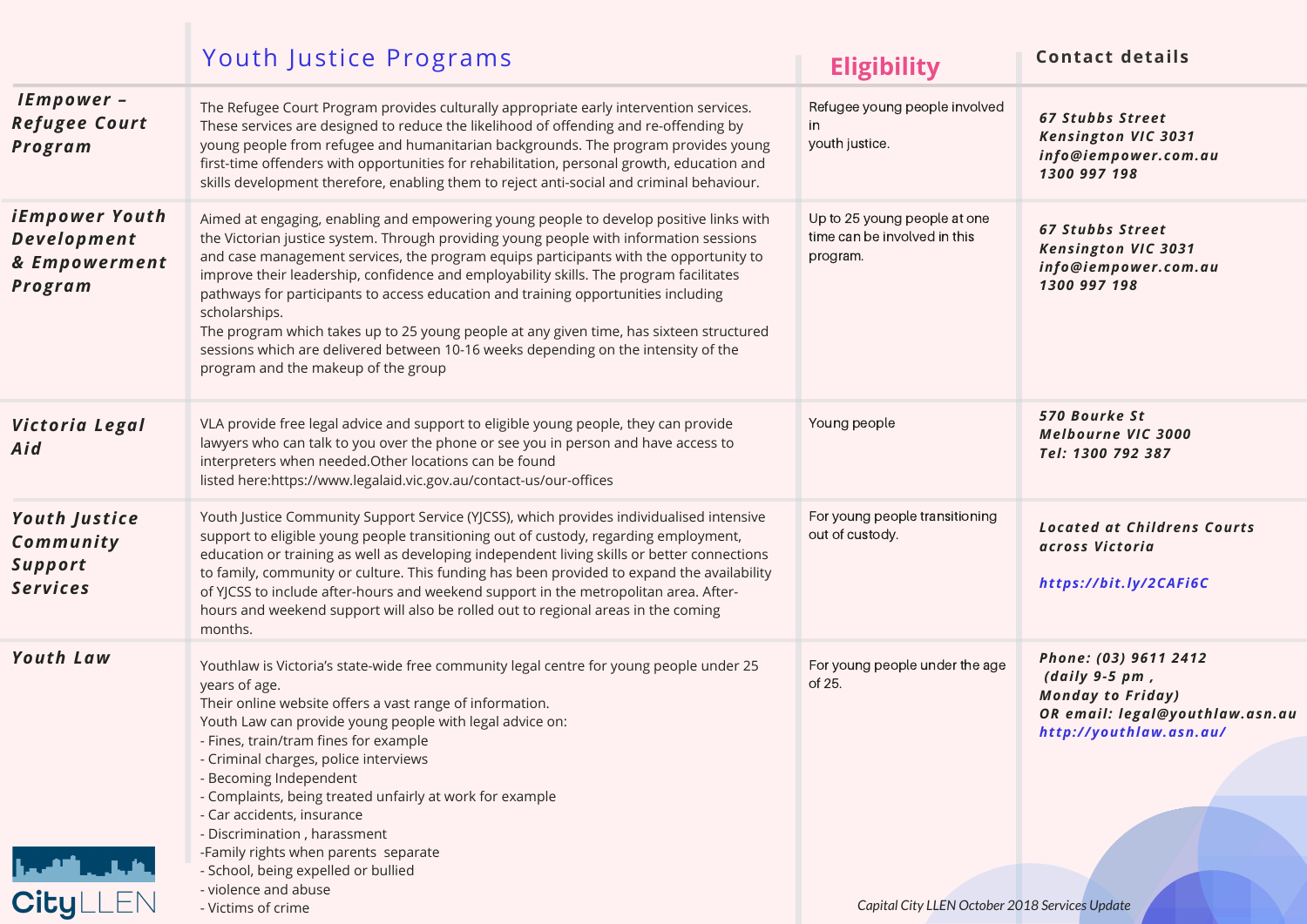|                                              | Careers/Pathways, VETIS & Careers Counselling<br>Programs                                                                                                                                                                                                                                                                                                                                                                                                                                                                                                                                               | <b>Eligibility</b>                                                                                | <b>Contact details</b>                                                                                                                                                                                                     |
|----------------------------------------------|---------------------------------------------------------------------------------------------------------------------------------------------------------------------------------------------------------------------------------------------------------------------------------------------------------------------------------------------------------------------------------------------------------------------------------------------------------------------------------------------------------------------------------------------------------------------------------------------------------|---------------------------------------------------------------------------------------------------|----------------------------------------------------------------------------------------------------------------------------------------------------------------------------------------------------------------------------|
| <b>Structured</b><br>Workplace<br>Learning   | The SWL program is delivered across Victoria by the LLEN Network. Each LLEN is responsible<br>for developing a range of work placement opportunities for vulnerable young people,<br>undertaking their senior secondary certificate. The program will be supported by a state-wide<br>portal, which will list placement<br>opportunities.http://www.workplacements.education.vic.gov.au/llens/capitalcityllen/                                                                                                                                                                                          | For high school students enrolled<br>in VET or VCAL requiring<br>placements in high school years. | <b>Capital City LLEN</b><br>0411 715 406<br>wendydalkiran@cityllen.org.au                                                                                                                                                  |
| Pre - VCE                                    | For early school leavers and adults who want to have another go at finishing their education<br>and obtaining their VCE, this one semester program builds your skills again to give you the best<br>start. You will study some English and Maths and preparation for study, run part time<br>from the city. The CAE is now part of Box Hill Institute of TAFE. Twice a year for one semester at<br>a time<br>with direct pathways into VCE programs.                                                                                                                                                    | High school aged students.                                                                        | <b>Centre for Adult Education</b><br>$(CAE)$ , 253<br>Flinders Lane, Melbourne<br><b>Contact: 9652 0611</b><br>or preaccred@cae.edu.au                                                                                     |
| Skills and Jobs<br><b>Centres</b>            | Located on TAFE facilities, centres will provide the community with free careers counselling and Young people.<br>information about the best courses for them to achieve their career and vocational goals. The<br>Skills and Jobs Centre will also provide a range of programs to prepare people for a return to<br>study and can provide a dedicated course and careers advisor to support anyone not in<br>secondary school. There are skills and jobs centres across Victoria visit the link for more info on<br>locations http://www.education.vic.gov.au/about/news/archive/Pages/skillsjobs.aspx |                                                                                                   | <b>Cherie Ward</b><br><b>Careers Counsellor - RMIT Skills</b><br>and Jobs<br>Centre<br>City Campus, Building 70,<br>Ground Floor,<br><b>Skills and Job Centre</b><br>45 Cardigan Street, Carlton 3053<br>Mob: 0418 465 633 |
| AMES - English<br>for young<br>migrants      | AMES Australia's Young Adult Program help young people to settle into their new life in<br>Australia through a mix of classroom learning and activities in the workplace, on sporting<br>fields, in the community, and other places of interest. Participants will also learn English with<br>other young people, improve their computer and internet skills and prepare them for further<br>study whilst practicing skills Australian employers want.                                                                                                                                                  | Young migrant adults.                                                                             | AMES, 255 William St, Melbourne<br>https://www.ames.net.au<br>/learn-english<br>/english-for-youth                                                                                                                         |
| <b>River Nile</b><br>School<br>أيقظت ألافتقا | Empowering women through Education, the River Nile School provides VCAL programs for<br>women from African backgrounds, aged 15-20+ years. Strong student welfare supports, MYKI<br>and Childcare provided. Many young women from African-Australian backgrounds can<br>sometimes feel overwhelmed in the mainstream education system, the RN School provides a<br>more nurturing environment with small class sizes to help these students succeed.<br>City LLEN Capital City LLEN October 2018 Services Update                                                                                        | Young women from African<br>backgrounds aged 15-20 plus<br>years of age.                          | Level 1, 117 Capel St, North<br><b>Melbourne</b><br>3051<br>Ph. 9329 8425<br>admin@rivernileschool.vic.edu.au                                                                                                              |
|                                              |                                                                                                                                                                                                                                                                                                                                                                                                                                                                                                                                                                                                         |                                                                                                   |                                                                                                                                                                                                                            |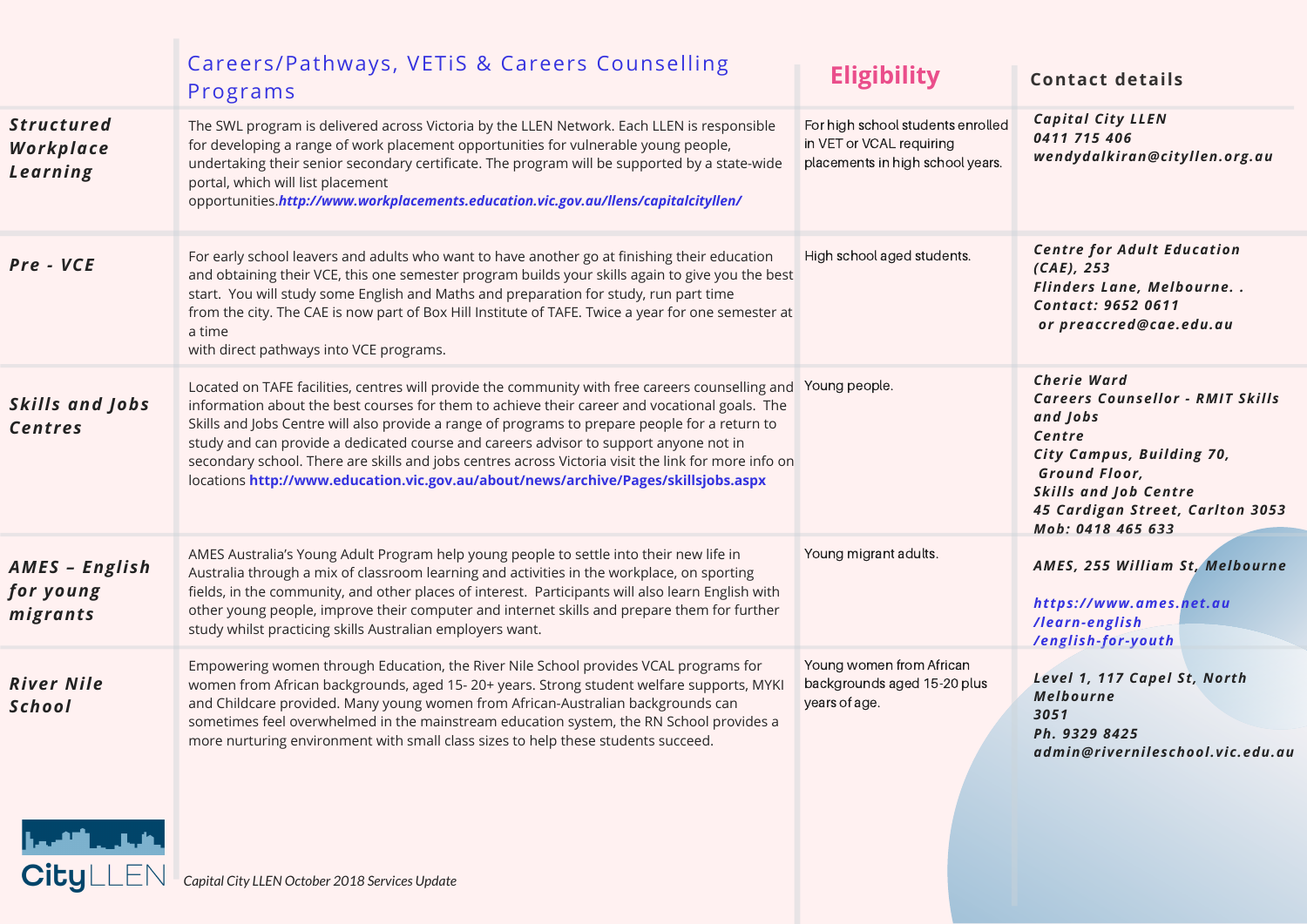|                                                     | <b>Mental Health</b>                                                                                                                                                                                                                                                                                                                                                                                                                                                                                                                             | <b>Eligibility</b>                                                     | <b>Contact details</b>                                                                                                                         |
|-----------------------------------------------------|--------------------------------------------------------------------------------------------------------------------------------------------------------------------------------------------------------------------------------------------------------------------------------------------------------------------------------------------------------------------------------------------------------------------------------------------------------------------------------------------------------------------------------------------------|------------------------------------------------------------------------|------------------------------------------------------------------------------------------------------------------------------------------------|
| <b>Youth Beyond</b><br><b>Blue</b>                  | Mental Health resources and supports with 24 hour phone call supports and service referrals.<br>https://www.youthbeyondblue.com/                                                                                                                                                                                                                                                                                                                                                                                                                 | All youth seeking mental<br>health support.                            | Online help and phone calls with<br>experts via:<br>1300 224635                                                                                |
| <b>Headspace</b>                                    | With centres located across the state, Headspace provide young people with support and<br>counselling for mental and physical health issues (including sexual health), alcohol and other<br>drub or work and study issues. They provide Drs, Psychologists, social workers, alcohol and<br>drug workers, youth workers and vocational counsellors. Some centres also have family<br>therapists and workers from Aboriginal and Torres Strait Islander backgrounds.<br>For list of other locations:<br>https://headspace.org.au/headspace-centres | All youth seeking mental<br>health support.                            | <b>Collingwood Headspace</b><br>Level 1, Victoria Park<br>(Social Club Building)<br>Cnr Lulie & Abbott Streets,<br>Abbotsford<br>Ph. 9417 0150 |
| <b>Orygen</b>                                       | Orygen provide cutting edge research and innovative, evidence -based approaches to<br>supporting young people experiencing mental health issues. Orygen Youth Health is part of the<br>public mental health system in Melbourne, Australia, and sees young people aged 15 to 24,<br>with a focus on early intervention and youth specific approaches.                                                                                                                                                                                            | Youth aged 15-24 seeking<br>mental health support.                     | 35 Poplar Rd, Parkville, VIC, 3052<br>Ph. 1300 679 436<br>https://www.orygen.org.au/                                                           |
| <b>Academic Child</b><br>Psychiatric Unit<br>(ACPU) | Located within the Royal Children's Hospital, the ACPU is able to provide a comprehensive<br>assessment of the following types of difficulties in children and adolescents: oppositional<br>defiant problems, conduct problems, attentional problems, motor direness, impulsiveness,<br>anxiety difficulties, depressive difficulties, autistic spectrum disorder problems and early-onset<br>psychotic symptoms.<br>https://www.rch.org.au/acpu/                                                                                                | Youth who have high intensity<br>mental health needs aged up<br>to 10. | Royal Children's Hospital,<br>50 Flemington Rd,<br>Parkville<br>Telephone (+613) 9345 4666<br>Email acpu.mhs@rch.org.au                        |
| Youth2Knowledge<br>(Y2K)                            | Youth2Knowledge (Y2K) is an Indigenous owned mental health organisation. Y2K offers a range<br>of wellness programs such as Indigenous health, mental health, substance awareness,<br>nutrition and building resilience against suicide.                                                                                                                                                                                                                                                                                                         | Young people seeking mental<br>health support.                         | 0448839214<br>http://www.y2k.com.au/                                                                                                           |
|                                                     | Sexuality and sexual health                                                                                                                                                                                                                                                                                                                                                                                                                                                                                                                      |                                                                        |                                                                                                                                                |
| <b>Melbourne</b><br><b>Sexual Health</b><br>Centre  | GP Clinic with specialists in sexual health and sexually transmitted diseases. Also provide wide<br>range of resources and information.<br>https://www.mshc.org.au/Home/tabid/56/Default.aspx                                                                                                                                                                                                                                                                                                                                                    | Young people seeking sexual<br>health support.                         | 580 Swanston St, Carlton<br>Ph. 9341 6200<br>HIV+ Clinic - 9341 6214                                                                           |
| LGBTQI+ Support<br>الفاجان وأقامها                  | Drummond Street Services offer a range of programs, counselling and support for young<br>LGBTIQ+ people.                                                                                                                                                                                                                                                                                                                                                                                                                                         | Young people apart of LGBTQI<br>+ community.                           |                                                                                                                                                |
| <b>CityLLEN</b>                                     | Capital City LLEN October 2018 Services Update                                                                                                                                                                                                                                                                                                                                                                                                                                                                                                   |                                                                        |                                                                                                                                                |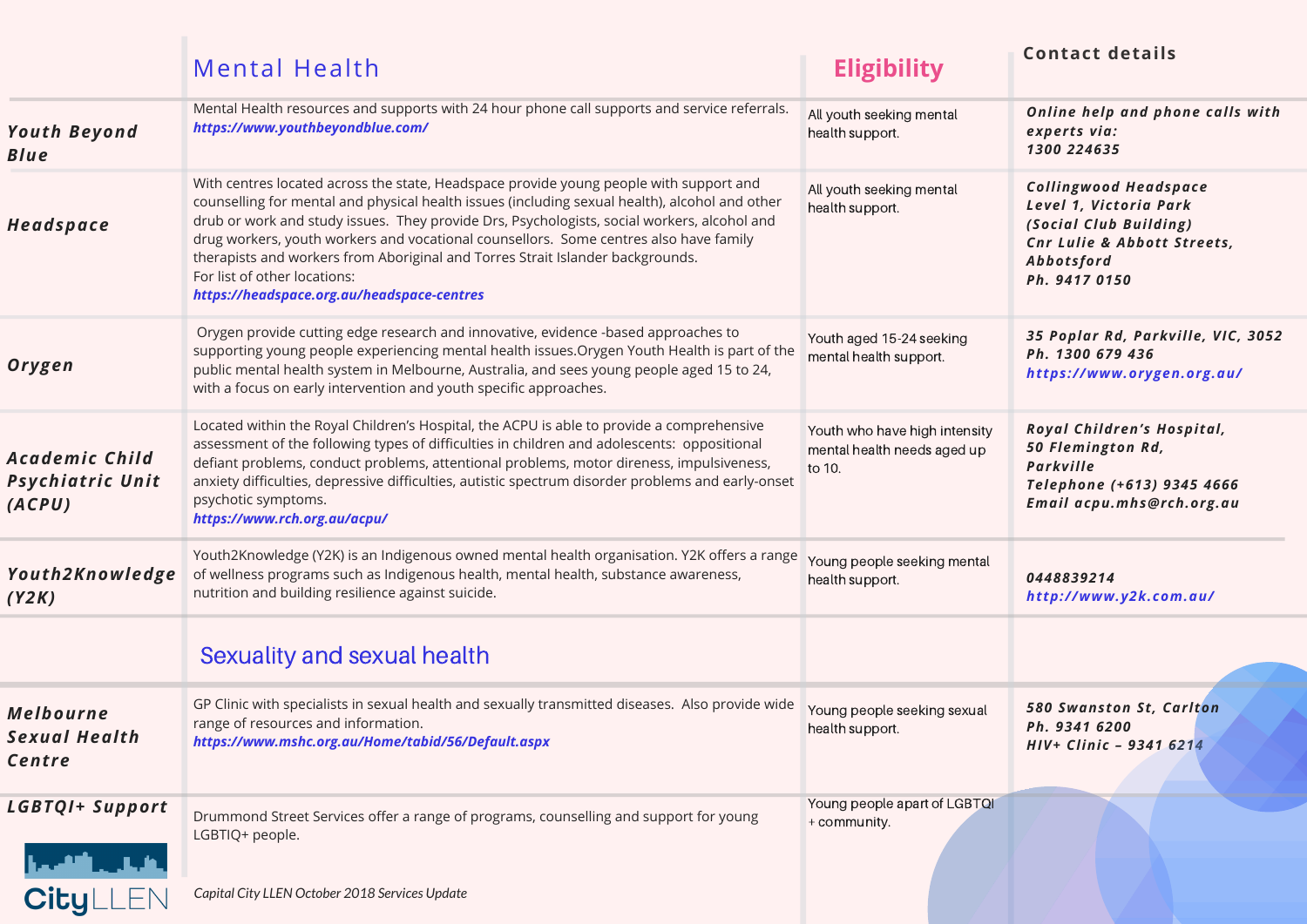|                                                     | Sexuality and sexual health                                                                                                                                                                                                                                                                                                                                                                                                                                                                                                                                                                                                                                                                                                                                                                                                                       | <b>Eligibility</b>                                                                                                                       | <b>Contact details</b>                                                                                                                                                                                                                                  |
|-----------------------------------------------------|---------------------------------------------------------------------------------------------------------------------------------------------------------------------------------------------------------------------------------------------------------------------------------------------------------------------------------------------------------------------------------------------------------------------------------------------------------------------------------------------------------------------------------------------------------------------------------------------------------------------------------------------------------------------------------------------------------------------------------------------------------------------------------------------------------------------------------------------------|------------------------------------------------------------------------------------------------------------------------------------------|---------------------------------------------------------------------------------------------------------------------------------------------------------------------------------------------------------------------------------------------------------|
| <b>Yeah Aware</b>                                   | YEAH is Australia's largest online and face-to-face engagement connecting young people with<br>sexual health information and supporting young people to take control of their sexual health<br>through. The website contains information including:<br>- FAQ about sexual health<br>- Common sexual health definitions<br>- Find a clinic or support service near you<br>- Sex ed news<br>- Teacher guide<br>- Peer education hub and more                                                                                                                                                                                                                                                                                                                                                                                                        | All young people<br>seeking sexual health<br>support.                                                                                    | 95 Drummond Street, Carlton,<br><b>VIC, 3053</b><br>https://www.yeah.org.au/<br>Phone (03) 9650 0699 or email<br>yeah@penington.org.au                                                                                                                  |
| Centre<br>Clinic                                    | As well as running a website, the Victorian HIV/AIDS Council also has 2 clinics - in St Kilda and<br>Fitzroy - which specialise in the diagnosis and treatment of HIV/AIDS and other STIs. All<br>people living with HIV are welcome, though there is a focus on people who are attracted to<br>the same sex (gay or lesbian) or to both sexes (bisexual). The St Kilda clinic is open late on<br>Monday nights, as well as Saturdays, and all appointments are bulk billed through Medicare.<br>They have links for other resources if the test comes back positive.<br>The Centre Clinic - VAC Medical Services<br>(open 7 days)<br>Address: Rear 77 Fitzroy Street, St Kilda<br><b>VIC 3182</b><br>PH: 03) 9525 5866<br>PRONTO! - Free HIV rapid testing<br>(open Tues-Sat)<br>Address: 175 Rose Street, Fitzroy Vic 3065<br>PH: 03) 9416 2889 | Young people seeking<br>sexual health support<br>particularly with<br>HIV/AIDS and STI's.<br>(focus on<br>gay/lesbian/bisexual<br>youth. | Can make appointments online                                                                                                                                                                                                                            |
| <b>Melbourne</b><br>Sexual Health<br>Centre (MSHC)  | The MSHC is located in Melbourne CBD, and offers people a range of services - medical,<br>nursing, counselling. They have special clinics for men, women, people who are living with HIV,<br>and men who have sex with men. They also have a great website, with lots of information<br>about STIs and sexual health, and can refer you to sexual health clinics all over Australia.                                                                                                                                                                                                                                                                                                                                                                                                                                                              | Young people seeking<br>sexual health support.                                                                                           | 580 Swanston Street, Carlton,<br><b>VIC 3053</b><br>PH: +61 3 9341 6200 OR 1800 032 017<br><b>National Relay Service</b><br>(For deaf, hearing impaired, and speech<br><i>impaired clients)</i><br>PH: 1300 555 727<br>Website: www.relayservice.gov.au |
| Gay and<br><b>Lesbian Health</b><br>Victoria (GLHV) | Gay and Lesbian Health Victoria (GLHV) is a lesbian, gay, bisexual, transgender and intersex<br>(LGBTI) health and wellbeing policy and resource unit. GLHV is funded by the Victorian<br>Government and sits within the Australian Research Centre in Sex, Health and Society<br>(ARCSHS), La Trobe University.                                                                                                                                                                                                                                                                                                                                                                                                                                                                                                                                  | For young people<br>identifying as lesbian,<br>gay, bisexual,<br>transgender or intersex<br>seeking sexual health<br>support.            | Phone: (03) 9479 8724<br>Email info@glhv.org.au<br>https://www.glhv.org.au/                                                                                                                                                                             |
|                                                     | Capital City LLEN October 2018 Services Update                                                                                                                                                                                                                                                                                                                                                                                                                                                                                                                                                                                                                                                                                                                                                                                                    |                                                                                                                                          |                                                                                                                                                                                                                                                         |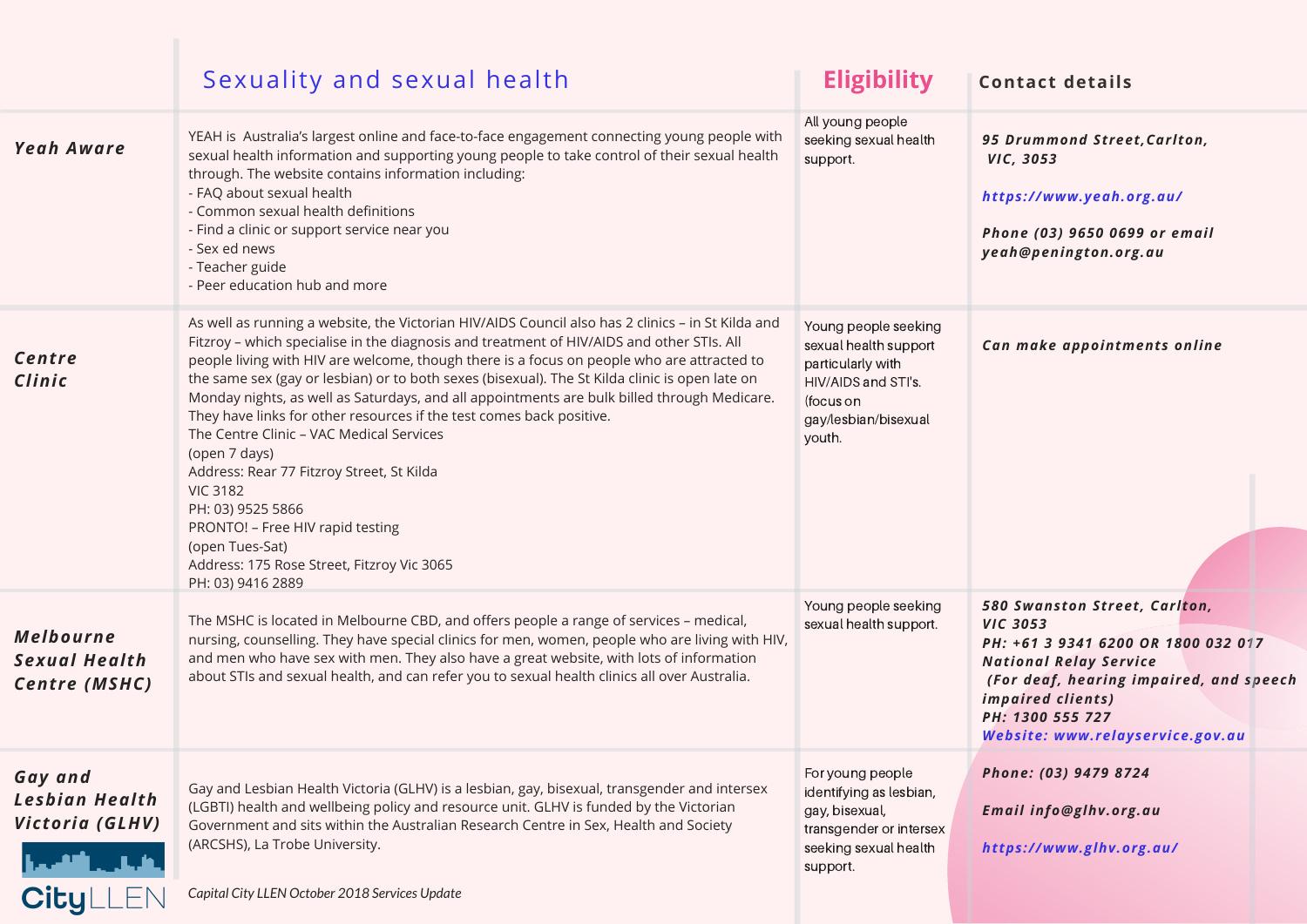|                                                            | Drug and alcohol abuse Programs                                                                                                                                                                                                                                                                                                                                                                                                                                                                                                                                                                                                                                  | <b>Eligibility</b>                                                                 | <b>Contact details</b>                                                                                                                                                                     |
|------------------------------------------------------------|------------------------------------------------------------------------------------------------------------------------------------------------------------------------------------------------------------------------------------------------------------------------------------------------------------------------------------------------------------------------------------------------------------------------------------------------------------------------------------------------------------------------------------------------------------------------------------------------------------------------------------------------------------------|------------------------------------------------------------------------------------|--------------------------------------------------------------------------------------------------------------------------------------------------------------------------------------------|
| YSAS - Youth<br>Support &<br><b>Advocacy Service</b>       | Provide a range of intensive individualised supports and interventions to highly vulnerable<br>young people aged 12-21 years experiencing drug and alcohol and other substance abuse<br>issues.<br>12 locations throughout Victoria<br>https://ysas.org.au/find-ysas                                                                                                                                                                                                                                                                                                                                                                                             | Young people aged 12-21<br>years experiencing drug and<br>alcohol substance abuse. | https://ysas.org.au/<br>Level 1/131 Johnston St<br>Fitzroy, Vic 3065<br>tel: +61 3 9415 8881                                                                                               |
| <b>Reach Out</b>                                           | Provides an online space for young people to learn about the effects of addiciton, what<br>addiction is and when to tell what crosses the line.<br>https://au.reachout.com/tough-times/addiction                                                                                                                                                                                                                                                                                                                                                                                                                                                                 | Young people seeking<br>substance abuse support.                                   |                                                                                                                                                                                            |
| <b>Youth Outreach</b><br><b>Drug Counselling</b><br>(YNOT) | Is a successful outreach drug and alcohol treatment service for young people aged<br>between 12 and 25 years. Youth focused and friendly the team is mobile and travel to meet<br>clients in informal settings YNOT. provides personalised, confidential outreach counselling,<br>support, education and referrals for individuals dealing with alcohol and or other drug<br>abuse or dependence problems. You choose the location and we come to you, to ensure a<br>confidential and flexible routine that removes hesitations that individuals might hold when<br>looking to reach out and ask for assistance.<br>https://youthprojects.org.au/programs/ynot/ | For young people aged 12-<br>25 years seeking drug<br>counselling.                 | City Office<br>7-9 Hosier Lane Melbourne 3000<br>T 9945 2100 F 9945 2111                                                                                                                   |
| <b>Odyssey House</b><br>Victoria                           | Odyssey House aims to support the widest range of people, welcoming all Aboriginal and<br>Torres Strait Islander peoples, those from culturally diverse backgrounds, and those from<br>LGBTQI communities to their services. The range of services include:<br>• Assessments<br>• Counselling and support<br>• Residential rehabilitation<br>• Financial Counselling<br>• Youth and family services<br>• Education and training<br>• Child, you and family services<br>• Drink and drug driving education                                                                                                                                                        | For young people from<br>diverse backgrounds<br>seeking support.                   | There are 7 locations in Victoria.<br>View them here:<br>https://www.odyssey.org.au/i-need-<br>help/contact-us/<br>660 Bridge Road<br>Richmond, Victoria 3121<br>Telephone: (03) 9420 7600 |
| <b>Vincent Care</b><br>Victoria<br>فاجتل والتقييما         | <b>1800 ICE ADVICE</b><br>Phone: 1800 423 238<br><b>DirectLine</b><br>Phone: 1800 888 236<br><b>DrugInfo</b><br>Phone: 1300 858 584                                                                                                                                                                                                                                                                                                                                                                                                                                                                                                                              | All young people seeking<br>support.                                               |                                                                                                                                                                                            |
| <b>Cityl</b>                                               | Capital City LLEN October 2018 Services Update                                                                                                                                                                                                                                                                                                                                                                                                                                                                                                                                                                                                                   |                                                                                    |                                                                                                                                                                                            |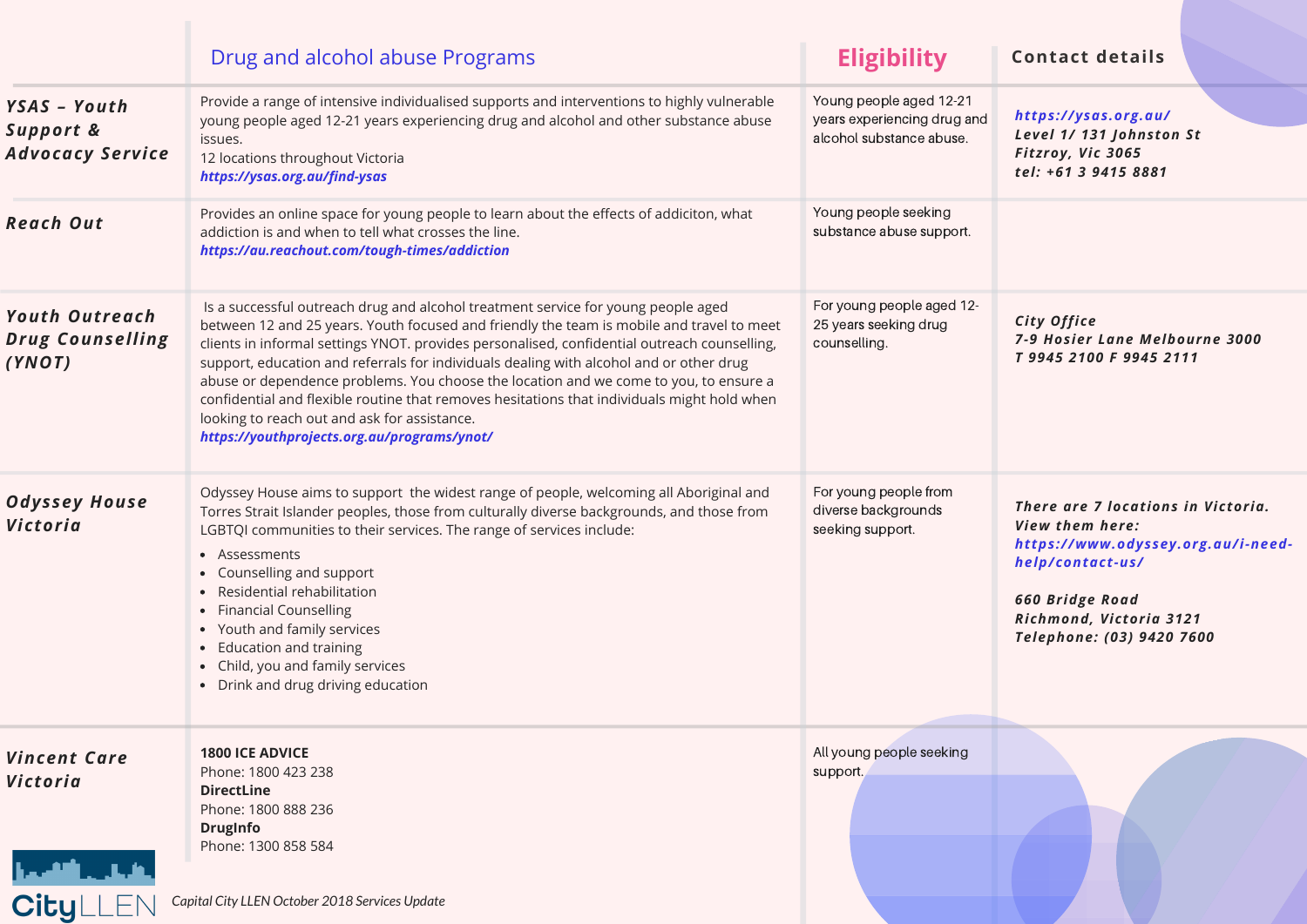|                                                                                           | Drug and alcohol abuse Programs                                                                                                                                                                                                                                                                                                                                                                                                                                                                                                                                                                                                                                                                                                                                                                                                                                                                                                                                                                      | <b>Eligibility</b>                                                                                                                                        | <b>Contact details</b>                                                                                                                                                |
|-------------------------------------------------------------------------------------------|------------------------------------------------------------------------------------------------------------------------------------------------------------------------------------------------------------------------------------------------------------------------------------------------------------------------------------------------------------------------------------------------------------------------------------------------------------------------------------------------------------------------------------------------------------------------------------------------------------------------------------------------------------------------------------------------------------------------------------------------------------------------------------------------------------------------------------------------------------------------------------------------------------------------------------------------------------------------------------------------------|-----------------------------------------------------------------------------------------------------------------------------------------------------------|-----------------------------------------------------------------------------------------------------------------------------------------------------------------------|
| <b>Bunjilwarra</b><br><b>Koorie Youth</b><br>Alcohol and<br><b>Drughealing</b><br>Service | Bunjilwarra is a 12 bed residential rehabilitation and healing service for Aboriginal young<br>people (male and female) aged between 16 and 25 years. It is a purpose-built, statewide<br>service situated in Hastings, Victoria. To be eligible for acceptance to Bunjilwarra, a young<br>person must:<br>· Identify as being of Aboriginal and/or Torres Strait Islander descent.<br>• Be between 16 and 25 years of age.<br>. Require treatment to manage their alcohol and/or drug problem.<br>. Be prepared to enter the program voluntarily.<br>In addition, the young person must:<br>• Demonstrate that they are ready to address their alcohol and other drug issues, including<br>a willingness to participate in the development and achievement of personal goals.<br>• Make a commitment to actively participate in all aspects of the program, in particular<br>group based and one-on-one activities.<br>. Be willing to participate and live in a therapeutic community environment. | For youth aged 16-25<br>years seeking refugee and<br>support with substance<br>abuse.<br>Youth must indentify as<br>Aboriginal/Torres Strait<br>Islander. | Phone: (03) 5979 2011<br>Fax: (03) 5979 3211<br>Email: info[at]bunjilwarra.org.au<br>http://bunjilwarra.org.au/                                                       |
| <b>Direct Line</b>                                                                        | Within the broader alcohol and drug service delivery framework, DirectLine provides:<br>• Information, counselling and referral around alcohol and drug issues<br>• An immediate and highly accessible alcohol and drug response service, especially to<br>populations in remote areas<br>• Access to a 24/7 service by phone or online<br>• Brief interventions within a harm minimisation framework to prevent or reduce problems<br>associated with drug use<br>• An anonymous and confidential service                                                                                                                                                                                                                                                                                                                                                                                                                                                                                           | Young people seeking<br>instant substance abuse<br>support.                                                                                               | https://www.directline.org.au/<br>1800 888 236                                                                                                                        |
| YODDA                                                                                     | Youth drugs and Alcohol advice service. This website has an interactive tool which can help<br>young people work out where they're at with drug and alcohol use. They receive great<br>feedback along the way and personalised outcomes at the end.                                                                                                                                                                                                                                                                                                                                                                                                                                                                                                                                                                                                                                                                                                                                                  | Young people seeking<br>instant substance abuse<br>support.                                                                                               | advice@yodaa.org.au<br>For Youth AOD advice call YoDAA on<br>1800 458 685<br>There is alsona live chat on their<br>website at<br>http://yodaa.org.au/youth?site=youth |



**City** LLEN *Capital City LLEN October 2018 Services Update*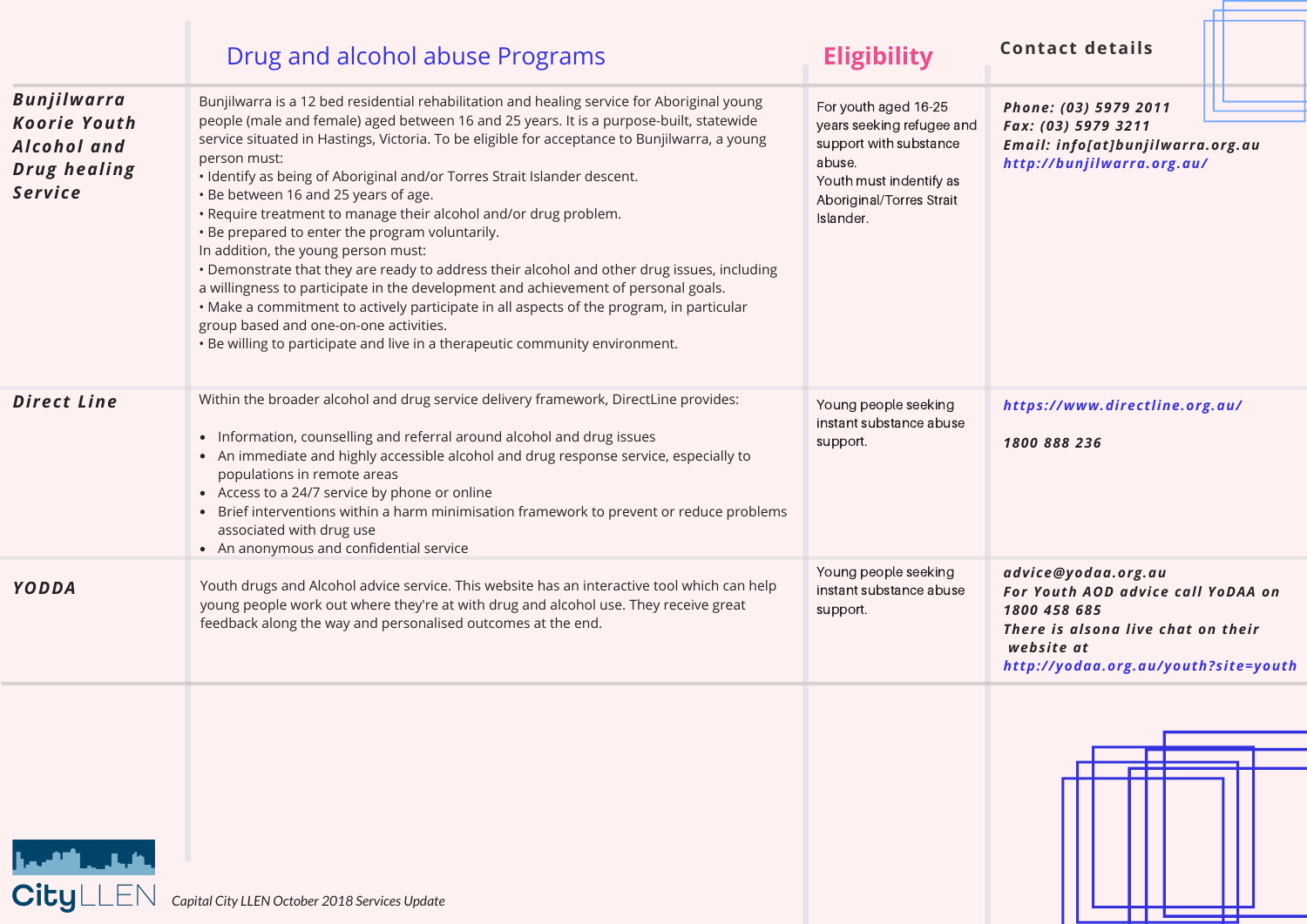|                                                  | <b>Youth Service Providers</b>                                                                                                                                                                                                                                                                                                                                                                                                                                                                                                                                                                                                                                                                                                                                                                                                                                                                                                                                                                                                                                                                                                                                                                                                                                                                                                                                                                                                                                                                                                                                                                                                                                                                                                                                                        | <b>Eligibility</b>                                               | <b>Contact details</b>                                                                                                                                                                                                                                                                                                   |
|--------------------------------------------------|---------------------------------------------------------------------------------------------------------------------------------------------------------------------------------------------------------------------------------------------------------------------------------------------------------------------------------------------------------------------------------------------------------------------------------------------------------------------------------------------------------------------------------------------------------------------------------------------------------------------------------------------------------------------------------------------------------------------------------------------------------------------------------------------------------------------------------------------------------------------------------------------------------------------------------------------------------------------------------------------------------------------------------------------------------------------------------------------------------------------------------------------------------------------------------------------------------------------------------------------------------------------------------------------------------------------------------------------------------------------------------------------------------------------------------------------------------------------------------------------------------------------------------------------------------------------------------------------------------------------------------------------------------------------------------------------------------------------------------------------------------------------------------------|------------------------------------------------------------------|--------------------------------------------------------------------------------------------------------------------------------------------------------------------------------------------------------------------------------------------------------------------------------------------------------------------------|
| <b>Drummond Street</b><br>Services –<br>the Drum | The Drum offer a fantastic array of programs and services to young people from all genders,<br>religions, cultural and identity backgrounds. Including: Hip Hop Dancing, Underground Men,<br>Underground Women, School Holiday Programs, Gender Diverse Holiday Programs,<br>Queerspace Youth, Monday Mayhem, Soccer and Basketball fun programs, individual support<br>and guidance and many more activities.<br>http://thedrum.ds.org.au/                                                                                                                                                                                                                                                                                                                                                                                                                                                                                                                                                                                                                                                                                                                                                                                                                                                                                                                                                                                                                                                                                                                                                                                                                                                                                                                                           | Eligibility - young people<br>aged 12 - 25 years                 | Carlton<br>drummond street services Office<br>100 Drummond Street Carlton, VIC<br>Collingwood<br><b>Family and Community Space</b><br>253 Hoddle Street, Collingwood VIC<br>3066<br><b>North Melbourne</b><br><b>North Melbourne Community Centre</b><br>49-53 Buncle Street,<br><b>North Melbourne VIC</b><br>9663 6733 |
| <b>Melbourne City</b><br>Mission                 | Front yard Youth Services provides integrated services to address the physical, social and<br>emotional needs of young people aged between 12 and 25 years who spend time in<br>Melbourne's CBD. Some of our services also work with young people across greater<br>Melbourne and throughout Victoria.<br>If you are a young person 12 to 25 years experiencing homelessness, at risk of homelessness,<br>disengaged or requiring support, we can support you to make decisions about your future. In<br>order to access our services, you must be:<br>• aged between 12 to 25<br>• homeless, at risk of homelessness, disengaged or requiring support.<br>Front yard is the first point of contact for you or your client if the above criteria is met. We are<br>the main referral point for each of our co-located services.<br>http://frontyard.org.au/<br>Operating areas Young people who spend time in Melbourne CBD can avail of Frontyard<br>Youth Services. Some services at Frontyard also work with young people across the whole of<br>Melbourne and Victoria.<br>Frontyard is not a hangout space, you or your client must be accessing a service to access our<br>other facilities.<br>At the central location in the CBD, we can give you a chance to have a shower and change your<br>clothes, have a chat and grab a bite to eat. We provide a free all day breakfast, shower<br>facilities, toiletries, underwear and socks for those who need them, phone cards for young<br>people, and a free BBQ every Tuesday held on the steps of Frontyard.<br>You can also see a doctor or a dentist, get legal advice, use computers and iPads, talk to<br>Centrelink and many other services to get advice, and support to help you make decisions<br>about your future. | Aged between 12 to 25,<br>Homeless or at risk of<br>homelessness | 44 Flinders Street, Melbourne, VIC<br>3000 Phone03 9611 2411 or Freephone<br>1800 800 531 (Monday-Friday,<br><b>19am-8pm and Saturday &amp; Sundays,</b><br>$10am-6pm)$<br>Email<br>frontyard@mcm.org.au Out of hours<br><b>Please call the Salvation Army Crisis</b><br>Line on 1800 627 727                            |

*Capital City LLEN October 2018 Services Update*